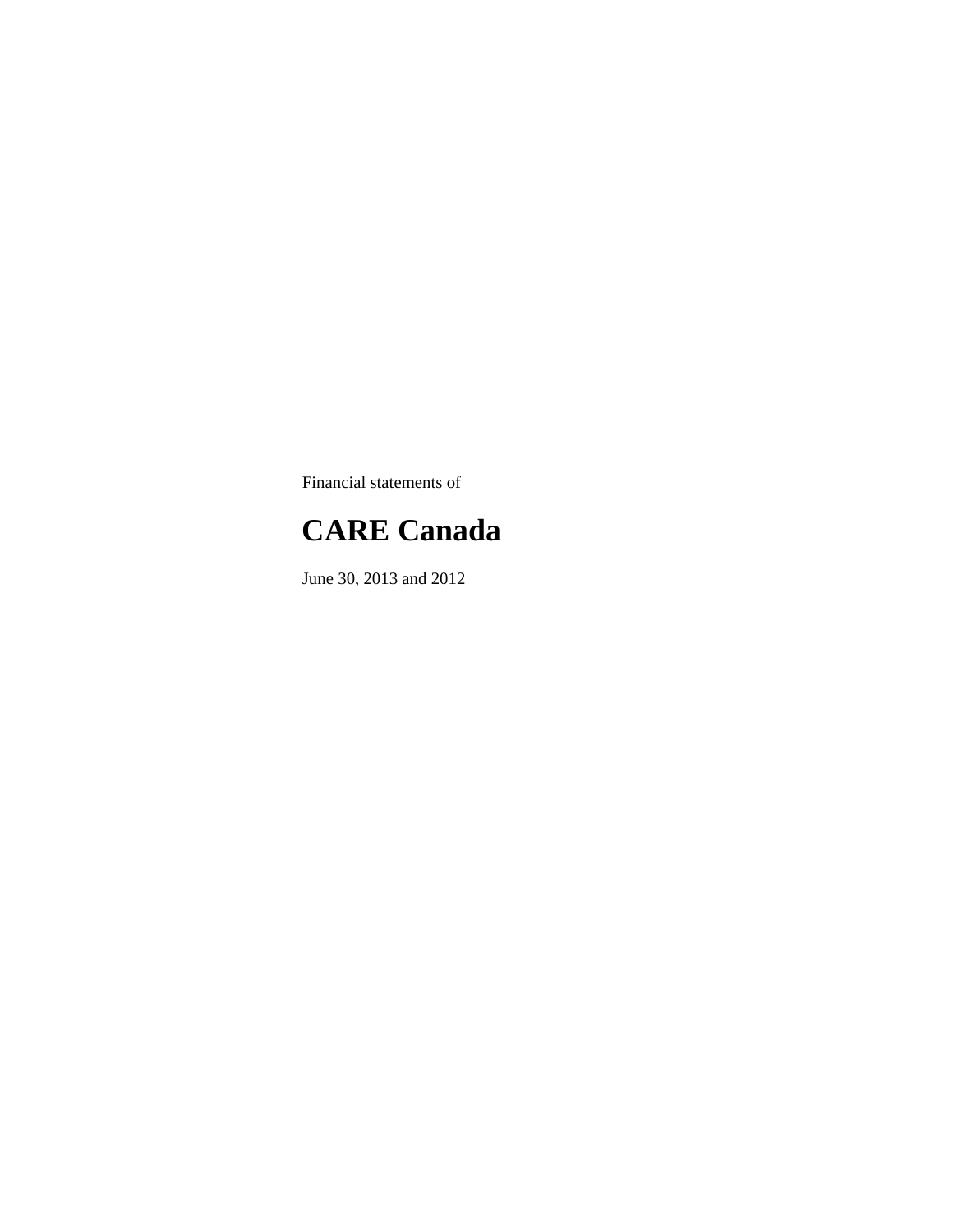**Financial statements** June 30, 2013 and 2012

### Table of contents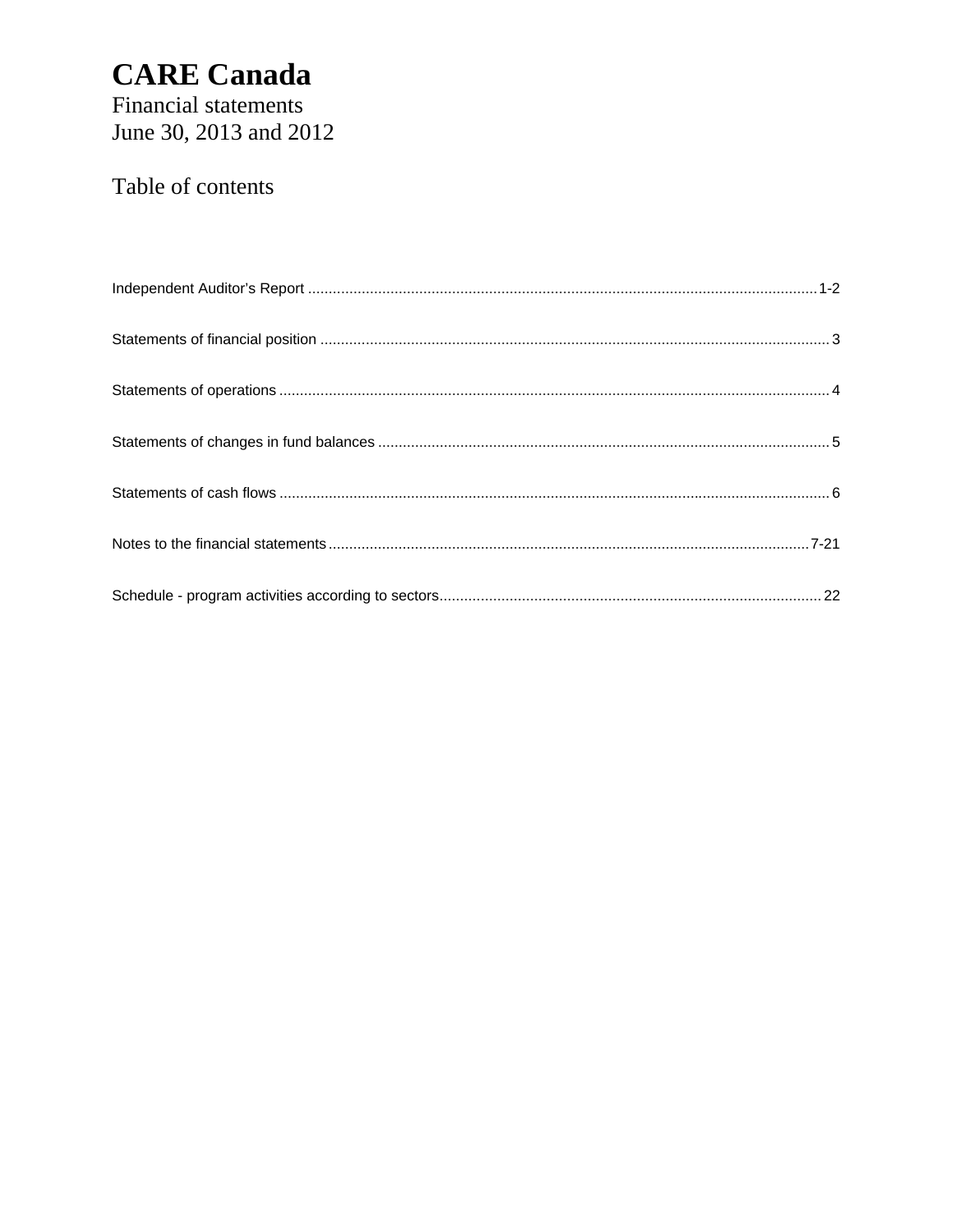# Deloitte.

Deloitte LLP 800 - 100 Queen Street Ottawa ON K1P 5T8 Canada

Tel: (613) 236-2442 Fax: (613) 236-2195 www.deloitte.ca

### **Independent Auditor's Report**

To the Board of Directors of CARE Canada

We have audited the accompanying financial statements of CARE Canada, which comprise the statements of financial position as at June 30, 2013, June 30, 2012 and July 1, 2011, and the statements of operations, changes in fund balances and cash flows for the years ended June 30, 2013 and June 30, 2012, and a summary of significant accounting policies and other explanatory information.

#### **Management's Responsibility for the Financial Statements**

Management is responsible for the preparation and fair presentation of these financial statements in accordance with Canadian accounting standards for not-for-profit organizations, and for such internal controls as management determines is necessary to enable the preparation of financial statements that are free from material misstatement, whether due to fraud or error.

#### **Auditor's Responsibility**

Our responsibility is to express an opinion on these financial statements based on our audits. We conducted our audits in accordance with Canadian generally accepted auditing standards. Those standards require that we comply with ethical requirements and plan and perform the audits to obtain reasonable assurance about whether the financial statements are free from material misstatement.

An audit involves performing procedures to obtain audit evidence about the amounts and disclosures in the financial statements. The procedures selected depend on the auditor's judgement, including the assessment of the risks of material misstatement of the financial statements, whether due to fraud or error. In making those risk assessments, the auditor considers internal control relevant to the entity's preparation and fair presentation of the financial statements in order to design audit procedures that are appropriate in the circumstances, but not for the purpose of expressing an opinion on the effectiveness of the entity's internal control. An audit also includes evaluating the appropriateness of accounting policies used and the reasonableness of accounting estimates made by management, as well as evaluating the overall presentation of the financial statements.

We believe that the audit evidence we have obtained is sufficient and appropriate to provide a basis for our audit opinions.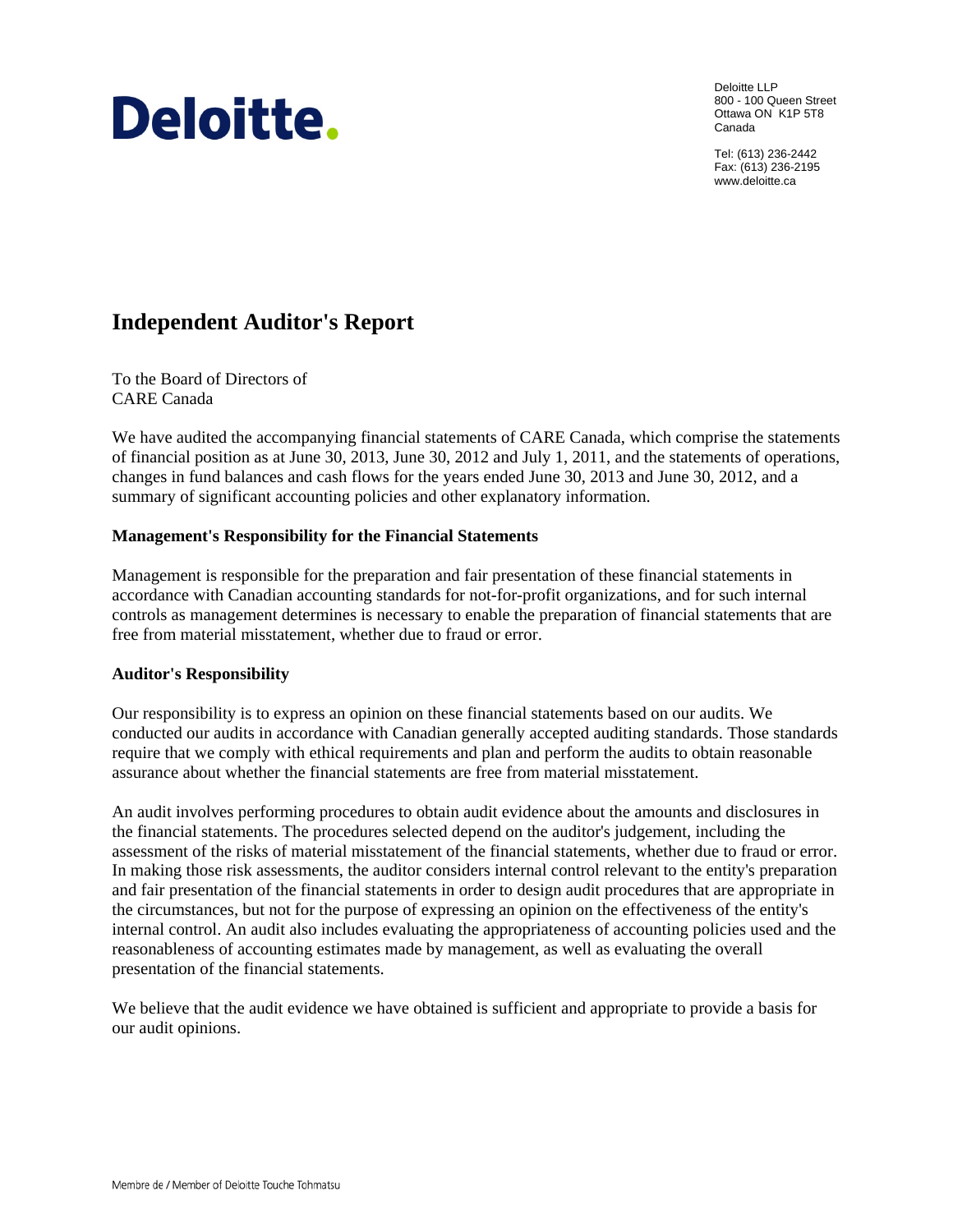#### **Opinion**

In our opinion, the financial statements present fairly, in all material respects, the financial position of CARE Canada as at June 30, 2013, June 30, 2012 and July 1, 2011, and the results of its operations and its cash flows for the years ended June 30, 2013 and June 30, 2012 in accordance with Canadian accounting standards for not-for-profit organizations.

Deloitte LLP

Chartered Professional Accountants, Chartered Accountants Licensed Public Accountants

November 18, 2013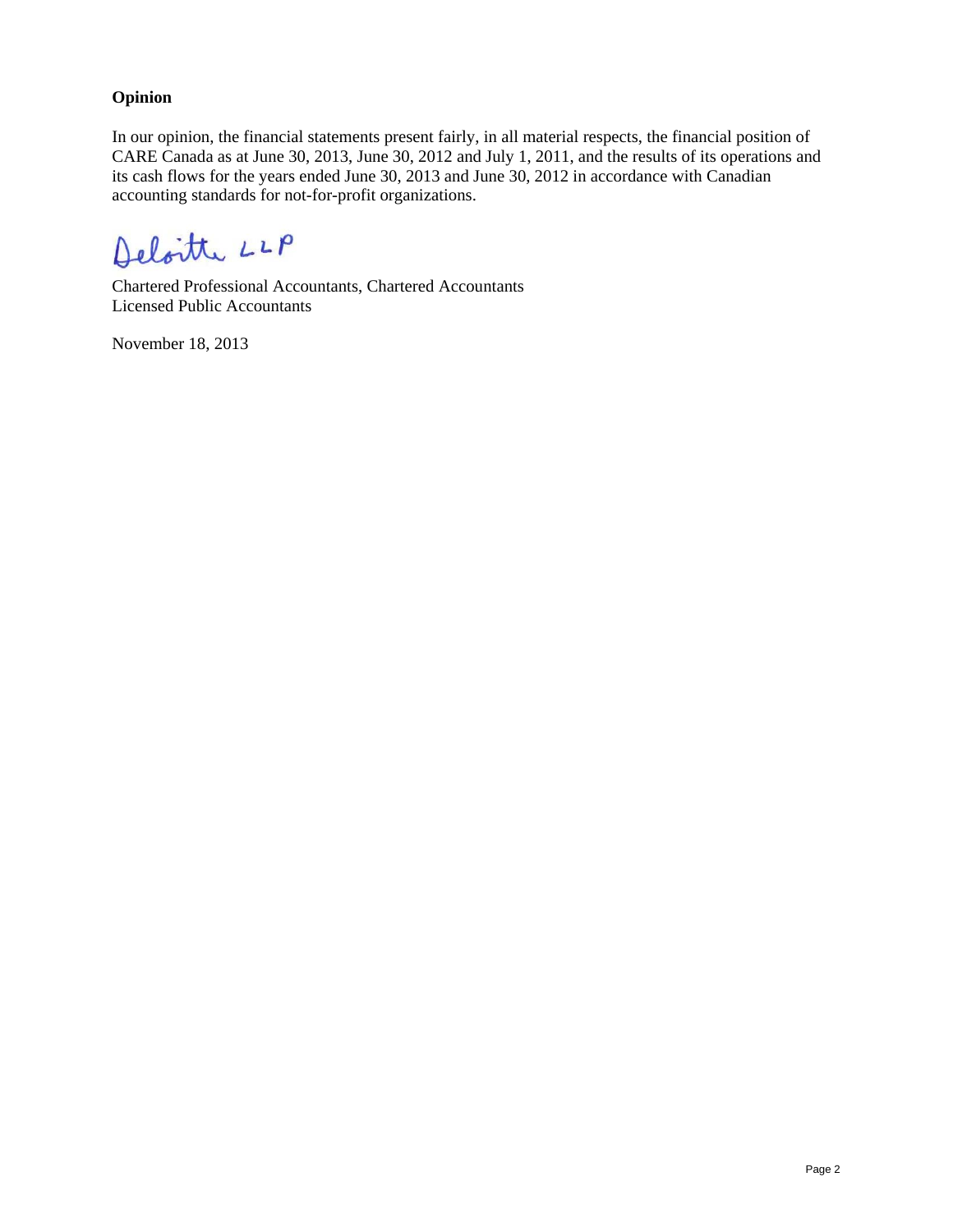#### Statements of financial position

as at June 30, 2013, June 30, 2012 and July 1, 2011

(in thousands of dollars)

|                                                                      |                       |        |                 | Total    |          |
|----------------------------------------------------------------------|-----------------------|--------|-----------------|----------|----------|
|                                                                      | Venture and           | Annual | <b>June 30,</b> | June 30, | July 1,  |
|                                                                      | <b>Emergency Fund</b> | Fund   | 2013            | 2012     | 2011     |
|                                                                      | \$                    | \$     | \$              | \$       | \$       |
|                                                                      |                       |        |                 | (Note 2) | (Note 2) |
| <b>Assets</b>                                                        |                       |        |                 |          |          |
| <b>Current Assets</b>                                                |                       |        |                 |          |          |
| Cash and cash equivalents                                            |                       | 25,092 | 25,092          | 31,109   | 22,386   |
| Amounts receivable                                                   |                       | 2,334  | 2,334           | 2,805    | 4,018    |
| Contributions receivable from donors (Note 4)                        |                       | 4,634  | 4,634           | 6,427    | 3,167    |
| Prepaid expenses                                                     |                       | 393    | 393             | 470      | 510      |
|                                                                      |                       | 32,453 | 32,453          | 40,811   | 30,081   |
| Restricted investments (Note 4)                                      |                       | 230    | 230             | 230      | 230      |
| Loans receivable (Note 14)                                           | 238                   |        | 238             | 158      | 550      |
| Long-term investments (Note 5)                                       | 180                   | 34     | 214             | 217      | 334      |
| Capital assets (Note 6)                                              |                       | 5,191  | 5,191           | 7,158    | 4,829    |
| <b>Total assets</b>                                                  | 418                   | 37,908 | 38,326          | 48,574   | 36,024   |
|                                                                      |                       |        |                 |          |          |
| <b>Liabilities</b>                                                   |                       |        |                 |          |          |
| <b>Current liabilities</b>                                           |                       |        |                 |          |          |
| Inter-fund balance                                                   | (295)                 | 295    |                 |          |          |
| Accounts payable and accrued liabilities                             |                       | 6,476  | 6,476           | 9,621    | 8,312    |
| Government remittances payable                                       |                       | 284    | 284             | 287      | 223      |
| Deferred contributions (Note 4)                                      |                       | 22,669 | 22,669          | 26,561   | 18,315   |
| Current portion of long-term debt (Note 7)                           |                       | 203    | 203             | 192      | 184      |
|                                                                      | (295)                 | 29,927 | 29,632          | 36,661   | 27,034   |
| Long-term debt (Note 7)                                              |                       | 1,016  | 1,016           | 1,219    | 1,411    |
| Deferred contributions (Note 4)                                      |                       | 230    | 230             | 230      | 230      |
| Deferred contributions related                                       |                       |        |                 |          |          |
| to capital assets (Note 8)                                           |                       | 577    | 577             | 2,388    | 203      |
| <b>Total liabilities</b>                                             | (295)                 | 31,750 | 31,455          | 40,498   | 28,878   |
| Commitments, contingent liabilities and guarantees (Notes 15 and 16) |                       |        |                 |          |          |
| <b>Fund balances</b>                                                 |                       |        |                 |          |          |
| <b>Annual Fund</b>                                                   |                       |        |                 |          |          |
| Unrestricted                                                         |                       | 1,764  | 1,764           | 3,007    | 3.617    |
| Invested in capital assets (Note 9)                                  |                       | 3,394  | 3,394           | 3,358    | 3,031    |
| Internally restricted (Note 10)                                      |                       | 1,000  | 1,000           | 1,000    |          |
| Externally restricted -                                              |                       |        |                 |          |          |
| Venture and Emergency Fund                                           | 713                   |        | 713             | 711      | 498      |
|                                                                      |                       |        |                 |          |          |
| <b>Total fund balances</b>                                           | 713                   | 6,158  | 6,871           | 8,076    | 7,146    |
| <b>Total liabilities and fund balances</b>                           | 418                   | 37,908 | 38,326          | 48,574   | 36.024   |

On behalf of the Board

Director

Director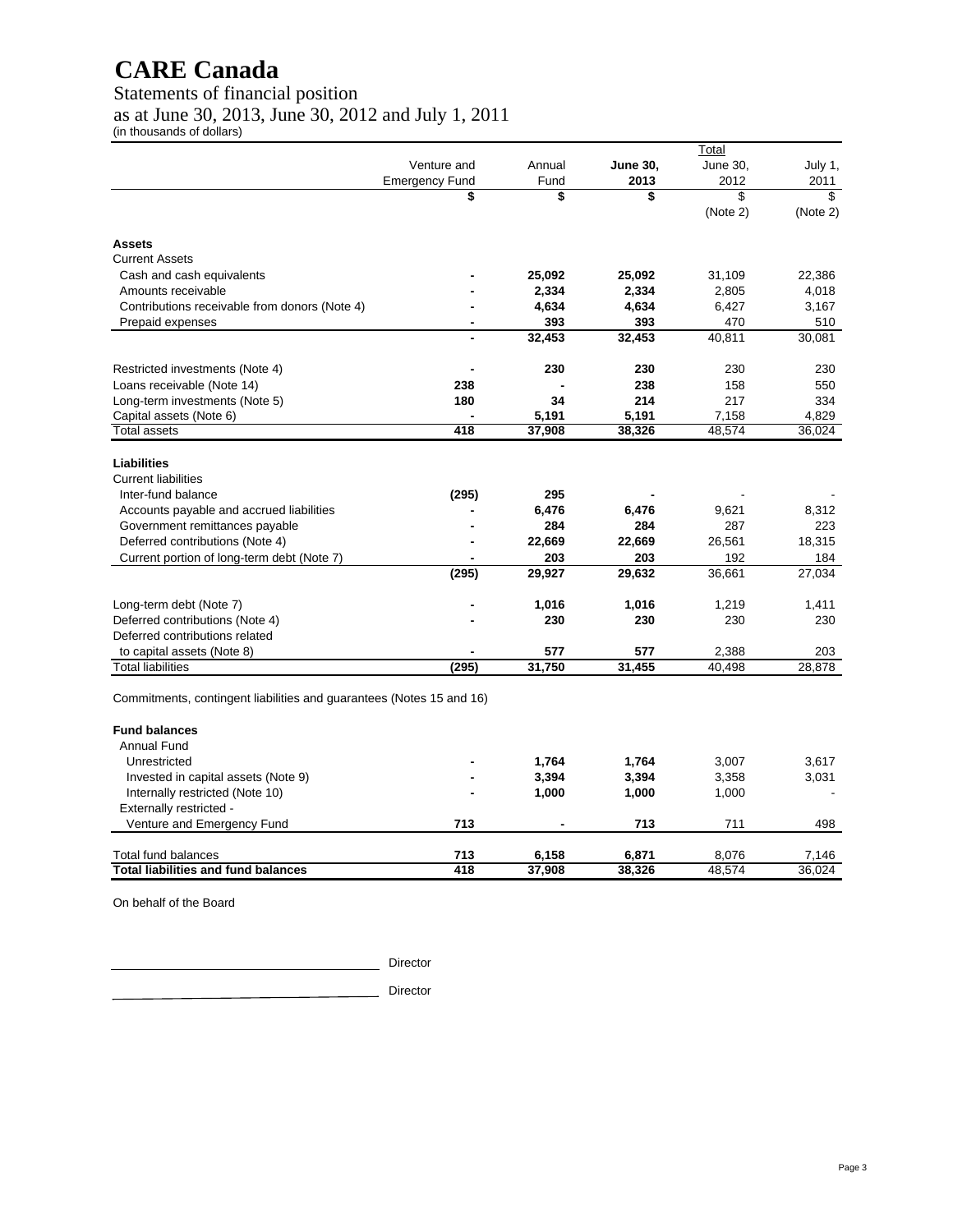#### Statements of operations

years ended June 30, 2013 and 2012

(in thousands of dollars)

|                                                |                         |          | Total    |          |
|------------------------------------------------|-------------------------|----------|----------|----------|
|                                                | Venture and             | Annual   |          |          |
|                                                | <b>Emergency Fund</b>   | Fund     | 2013     | 2012     |
|                                                | \$                      | \$       | \$       | \$       |
|                                                |                         |          |          | (Note 2) |
| Support and revenue                            |                         |          |          |          |
| Donations                                      |                         |          |          |          |
| Unrestricted                                   | ٠                       | 5,375    | 5.375    | 5.909    |
| Restricted                                     | 1                       | 2,035    | 2,036    | 4,049    |
| Canadian funded                                |                         | 27,204   | 27,204   | 27,432   |
| Globally funded                                |                         | 43,315   | 43,315   | 68,166   |
| <b>CARE International Members</b>              |                         | 39,559   | 39,559   | 46,628   |
| Interest and investment income (Note 12)       | 26                      | 191      | 217      | 524      |
| Amortization of deferred contributions related |                         |          |          |          |
| to capital assets (Note 8)                     |                         | 1,811    | 1,811    | 503      |
| Miscellaneous                                  |                         | 1,040    | 1,040    | 1,814    |
| Foreign exchange gains                         |                         | 104      | 104      | 383      |
| <b>Total Support and Revenue</b>               | 27                      | 120,634  | 120,661  | 155,408  |
| Expenses                                       |                         |          |          |          |
| Program activities (Schedule)                  |                         |          |          |          |
| Humanitarian and Emergency Assistance          |                         | 52,992   | 52,992   | 86,932   |
| Environment and Natural Resource Management    |                         | 11,294   | 11,294   | 10,444   |
| Health and HIV                                 |                         | 22,255   | 22,255   | 23,273   |
| Multi-Sectoral Programs                        | 25                      | 9,967    | 9,992    | 13,245   |
| <b>Enterprise Development</b>                  |                         | 15,550   | 15,550   | 10,477   |
| Country office management                      |                         | 996      | 996      | 967      |
| International programs                         |                         | 1,146    | 1,146    | 1,374    |
|                                                | 25                      | 114,200  | 114,225  | 146,712  |
| Support services                               |                         |          |          |          |
| Management and general                         |                         | 3,782    | 3,782    | 3,670    |
| Fundraising, public and donor relations        |                         | 3,126    | 3,126    | 3,597    |
| Membership in CARE International               |                         | 733      | 733      | 499      |
|                                                |                         | 7,641    | 7,641    | 7,766    |
| <b>Total Expenses</b>                          | 25                      | 121,841  | 121,866  | 154,478  |
| Excess (deficiency) of revenue over expenses   | $\overline{\mathbf{2}}$ | (1, 207) | (1, 205) | 930      |
|                                                |                         |          |          |          |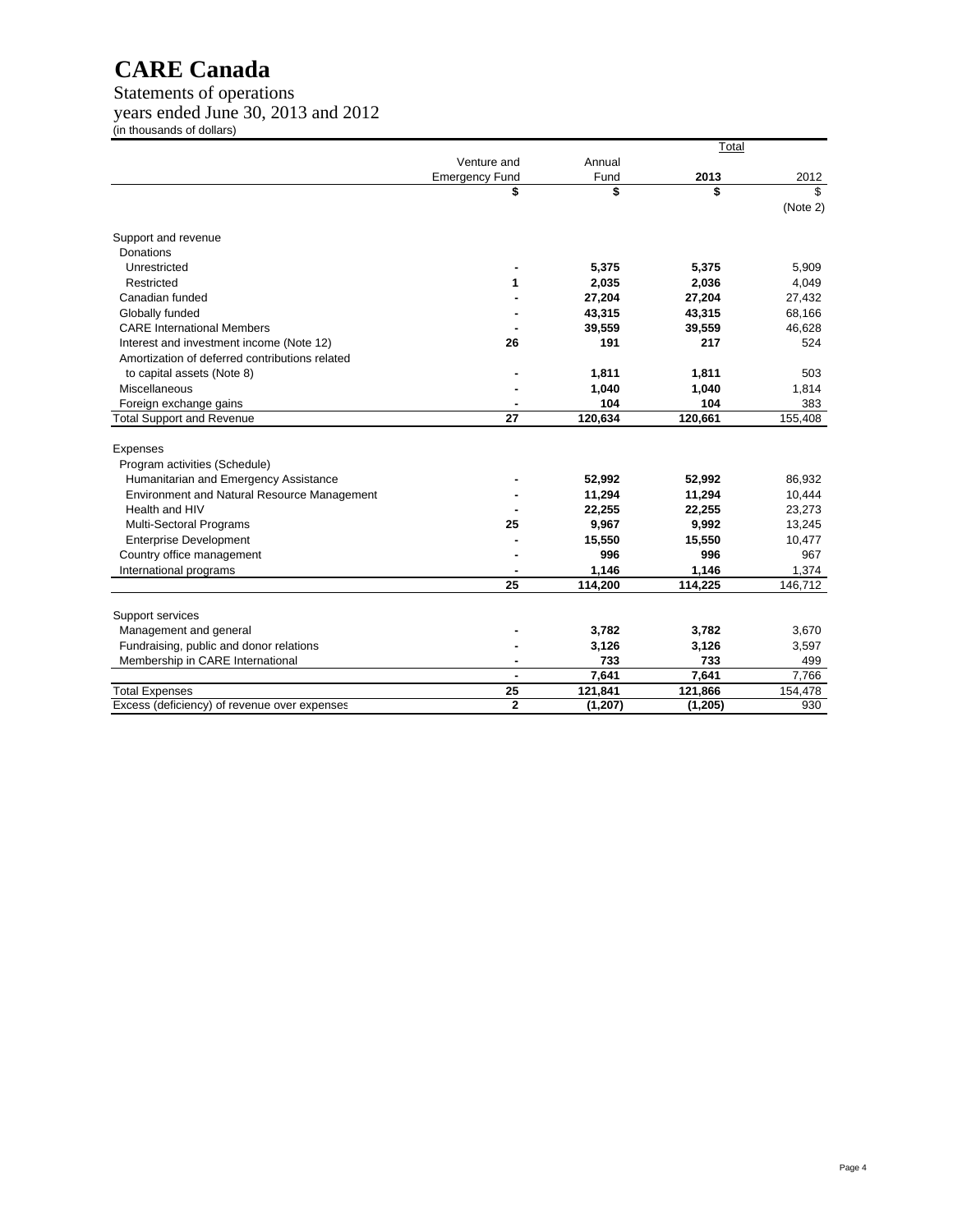Statements of changes in fund balances years ended June 30, 2013 and 2012 (in thousands of dollars)

|                                                     |                       | Annual Fund           |            | Total        |          |          |
|-----------------------------------------------------|-----------------------|-----------------------|------------|--------------|----------|----------|
|                                                     | Venture and           | Invested in           | Internally |              |          |          |
|                                                     | <b>Emergency Fund</b> | <b>Capital Assets</b> | Restricted | Unrestricted | 2013     | 2012     |
|                                                     |                       |                       |            |              |          | \$       |
|                                                     |                       | (Note 9)              | (Note 10)  |              |          | (Note 2) |
| Fund balances, beginning of year                    | 711                   | 3,358                 | 1,000      | 3,007        | 8,076    | 7,146    |
| Excess (deficiency) of revenue over expenses        | 2                     | $\blacksquare$        | ۰          | (1, 207)     | (1, 205) | 930      |
| Net change in investment in capital assets (Note 9) |                       | 36                    |            | (36)         |          |          |
| Fund balances, end of year                          | 713                   | 3,394                 | 1,000      | 1,764        | 6,871    | 8,076    |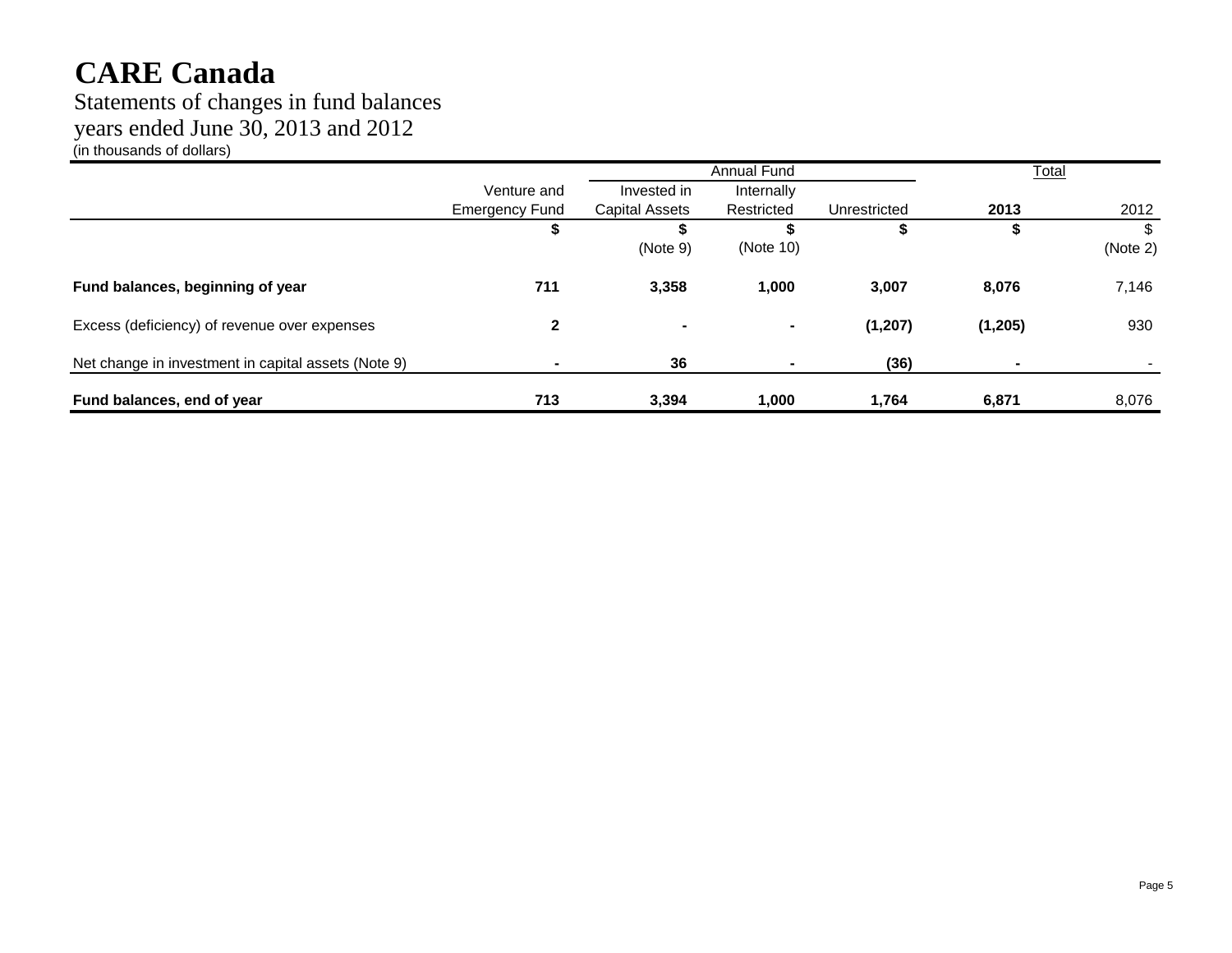Statements of cash flows years ended June 30, 2013 and 2012 (in thousands of dollars)

|                                                                                        | 2013     | 2012     |
|----------------------------------------------------------------------------------------|----------|----------|
|                                                                                        |          | \$.      |
|                                                                                        |          | (Note 2) |
| Net inflow (outflow) of cash                                                           |          |          |
| related to the following activities:                                                   |          |          |
| <b>Operating</b>                                                                       |          |          |
| Excess (deficiency) of revenue over expenses                                           | (1, 205) | 930      |
| Items not affecting cash:                                                              |          |          |
| Amortization of capital assets                                                         | 2,247    | 835      |
| Amortization of deferred contributions related                                         |          |          |
| to capital assets                                                                      | (1, 811) | (503)    |
|                                                                                        | (769)    | 1,262    |
|                                                                                        |          |          |
| Changes in non-cash operating working capital items:<br>Decrease in amounts receivable | 471      |          |
|                                                                                        |          | 1,213    |
| Decrease (increase) in contributions receivable from donors                            | 1,793    | (3,260)  |
| Decrease in prepaid expenses                                                           | 77       | 40       |
| Increase (decrease) in accounts payable and accrued liabilities                        | (3, 145) | 1,309    |
| Increase (decrease) in government remittances payable                                  | (3)      | 64       |
| Increase (decrease) in deferred contributions                                          | (3,892)  | 8,246    |
|                                                                                        | (5, 468) | 8,874    |
| Investing                                                                              |          |          |
| Acquisition of capital assets                                                          | (280)    | (3, 163) |
| Decrease (increase) in loans receivable                                                | (80)     | 391      |
| Decrease in long-term investments                                                      | 3        | 117      |
|                                                                                        | (357)    | (2,655)  |
|                                                                                        |          |          |
| <b>Financing</b>                                                                       |          |          |
| Repayment of long-term debt                                                            | (192)    | (184)    |
| Increase in deferred contributions related to capital assets                           |          | 2,688    |
|                                                                                        | (192)    | 2,504    |
| Net cash inflow (outflow)                                                              | (6,017)  | 8,723    |
|                                                                                        |          |          |
| Cash and cash equivalents, beginning of year                                           | 31,109   | 22,386   |
| Cash and cash equivalents, end of year                                                 | 25,092   | 31,109   |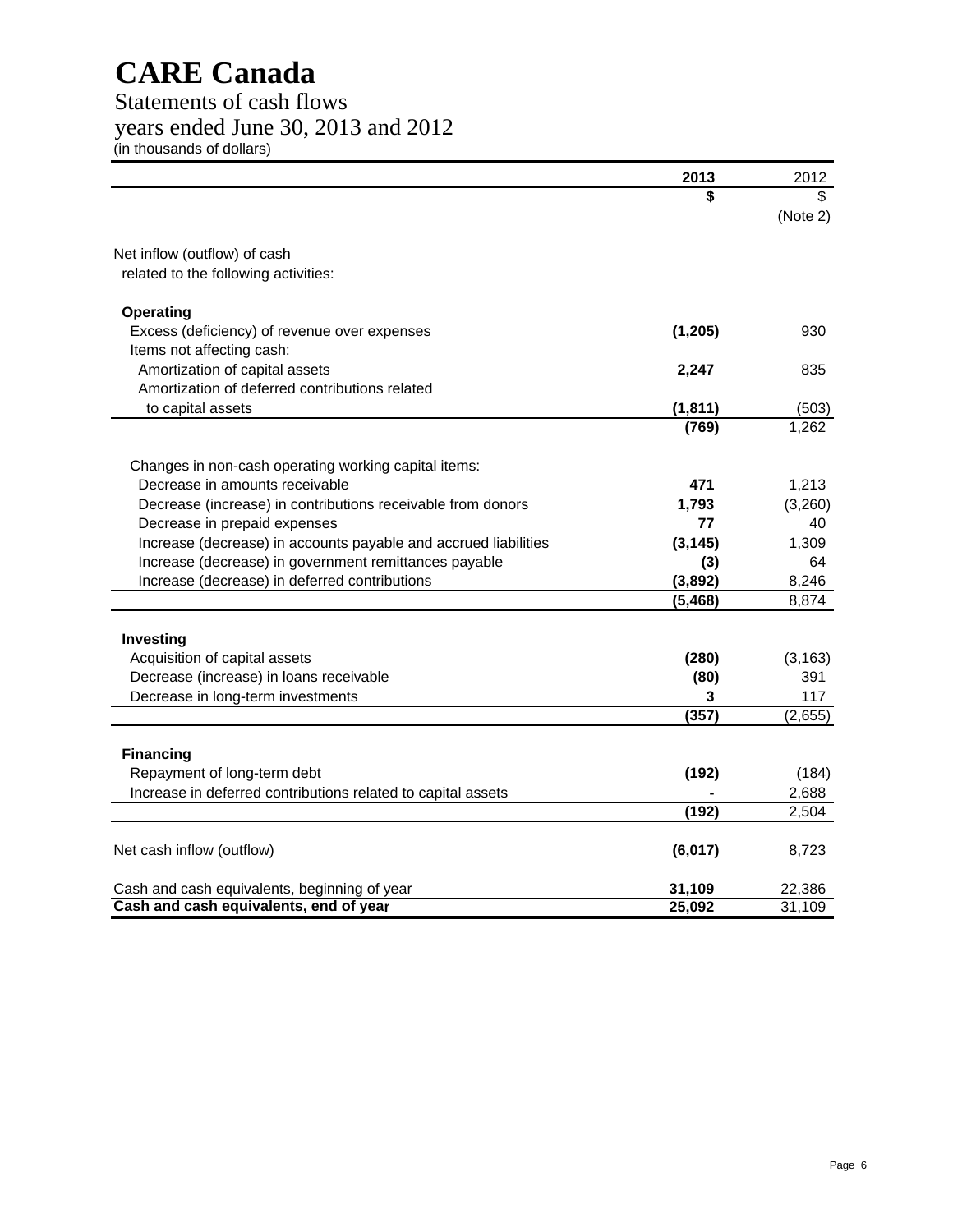Notes to the financial statements years ended June 30, 2013 and 2012 (in thousands of dollars)

#### **1. Description**

CARE Canada was established in 1946 and was incorporated in 1977 under Part II of the Canada Corporations Act. CARE Canada is a not-for-profit, non-governmental organization in the field of relief, reconstruction and development in developing countries and is governed by a volunteer board of directors whose services are provided at no cost to CARE Canada.

CARE Canada is a registered charitable organization for purposes of the Income Tax Act (Canada) and as such is not subject to income tax. CARE Canada is an independent member of CARE International.

#### **2. Significant accounting policies**

#### *Change in accounting standards*

During the year ended June 30, 2013, CARE Canada adopted the new Canadian accounting standards for not-for-profit organizations (the "new standards") issued by the Canadian Institute of Chartered Accountants ("CICA") as set out in Part III of the CICA Handbook. CARE Canada also applies the standards for private enterprises in Part II of the CICA Handbook to the extent that Part II addresses topics not addressed in Part III. In accordance with Section 1501 of the CICA Handbook, *First-time adoption by not-for-profit organizations* ("Section 1501"), the date of transition to the new standards is July 1, 2011 and these financial statements present an opening statement of financial position at the date of transition. This opening statement of financial position is the starting point for CARE Canada's accounting under the new standards. In its opening statement of financial position, under the recommendations of Section 1501, CARE Canada:

- a) recognized all assets and liabilities whose recognition is required by the new standards;
- b) did not recognize items as assets or liabilities if the new standards do not permit such recognition;
- c) reclassified items that it recognized previously as one type of asset, liability or component of net assets, but are recognized as a different type of asset, liability or component of net assets under the new standards; and
- d) applied the new standards in measuring all recognized assets and liabilities.

In accordance with the requirements of Section 1501, the accounting policies to follow have been consistently applied to all years presented and adjustments resulting from the adoption of the new standards have been applied retrospectively excluding cases where optional exemptions available under Section 1501 have been applied.

CARE Canada has elected to use the exemption to revalue land and buildings and use that fair value as the deemed cost at the date of transition when adopting these standards for the first time. The impact of this exemption is reflected in the reconciliation of fund balances in the statement of financial position as at July 1, 2011 (Note 9).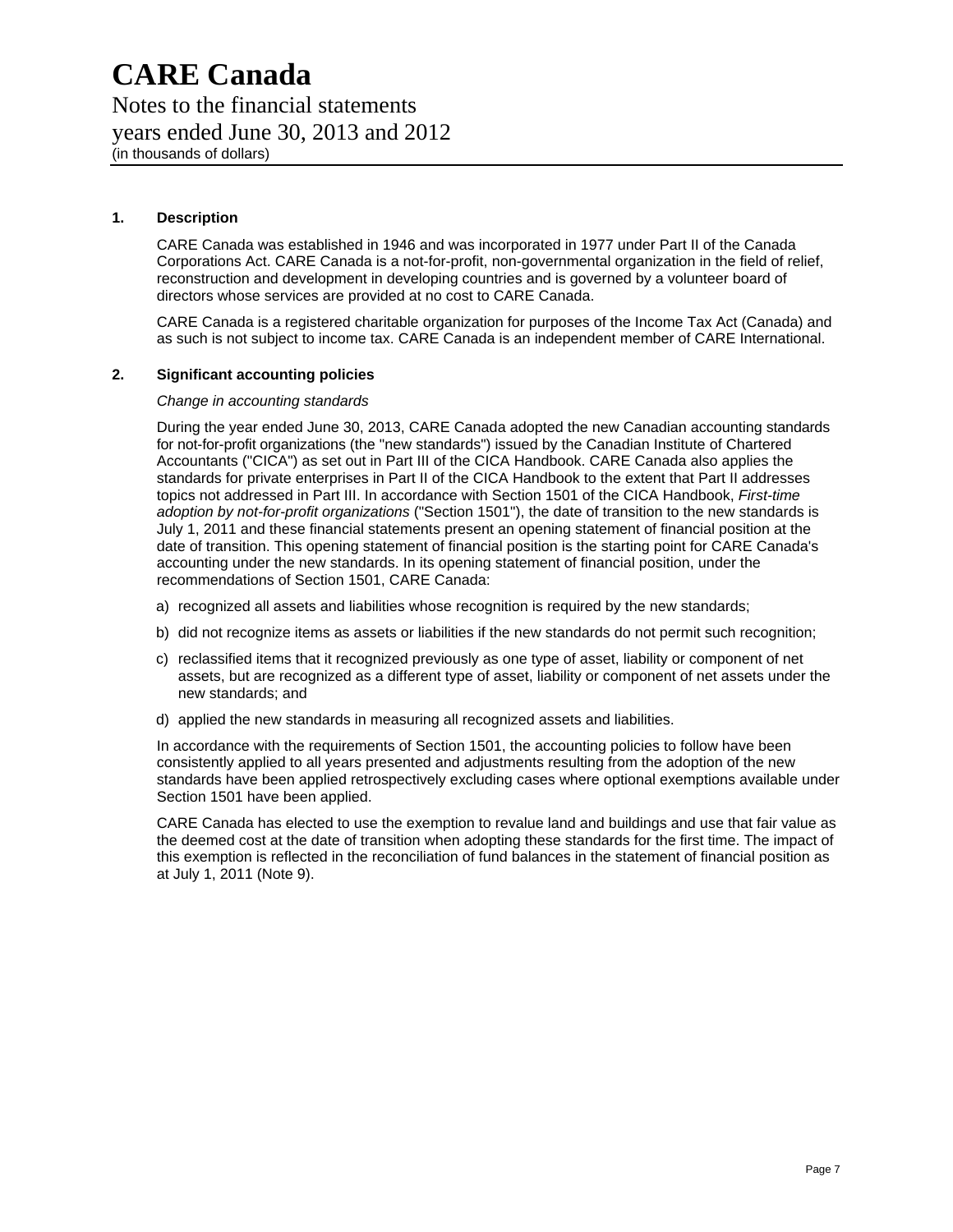#### **2. Significant accounting policies (continued)**

*Change in accounting standards (continued)* 

The impact of adopting the new standards on the statement of financial position as at July 1, 2011 is as follows:

|                                                    | As previously   |             |                 |
|----------------------------------------------------|-----------------|-------------|-----------------|
|                                                    | presented as at |             | As presented at |
|                                                    | June 30, 2011   | Adjustments | July 1, 2011    |
|                                                    | \$              | \$          | \$              |
| Capital assets                                     | 3.781           | 1.048       | 4,829           |
| Total assets                                       | 34,976          | 1,048       | 36,024          |
| <b>Total liabilities</b>                           | 28,878          |             | 28,878          |
| <b>Fund balances</b><br>Invested in capital assets | 1,983           | 1,048       | 3,031           |
|                                                    |                 |             |                 |
| Total fund balances                                | 6,098           | 1,048       | 7,146           |
| Total liabilities and fund balance                 | 34.976          | 1,048       | 36.024          |

The impact of adopting the new standards on the statement of financial position as at June 30, 2012 is as follows:

|                                    | As previously   |             |                 |
|------------------------------------|-----------------|-------------|-----------------|
|                                    | presented as at |             | As presented at |
|                                    | June 30, 2012   | Adjustments | June 30, 2012   |
|                                    | \$              | \$          | S               |
|                                    |                 |             |                 |
| Capital assets                     | 6,228           | 930         | 7,158           |
| <b>Total assets</b>                | 47,644          | 930         | 48,574          |
| <b>Total liabilities</b>           | 40,498          |             | 40,498          |
|                                    |                 |             |                 |
| <b>Fund balances</b>               |                 |             |                 |
| Invested in capital assets         | 2,428           | 930         | 3,358           |
|                                    |                 |             |                 |
| Total fund balances                | 7,146           | 930         | 8,076           |
| Total liabilities and fund balance | 47,644          | 930         | 48.574          |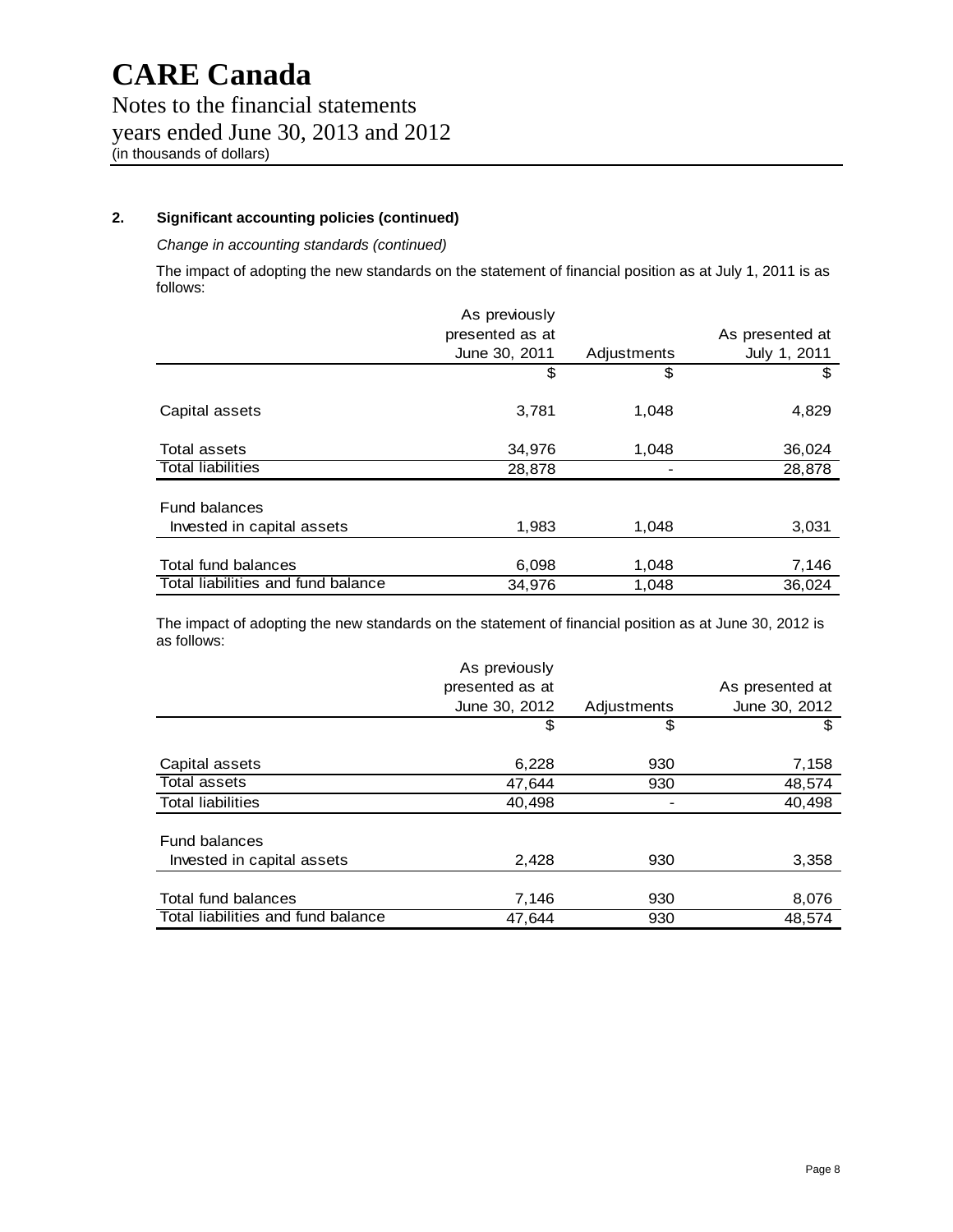#### **2. Significant accounting policies (continued)**

*Change in accounting standards (continued)* 

The impact of adopting the new standards on the Statement of Operations for the year ended June 30, 2012 is as follows:

|                                  | As previously  |             |                  |
|----------------------------------|----------------|-------------|------------------|
|                                  | presented for  |             | As presented for |
|                                  | the year ended |             | the year ended   |
|                                  | June 30, 2012  | Adjustments | June 30, 2012    |
|                                  | \$             | \$          | S                |
|                                  |                |             |                  |
| <b>Total Support and Revenue</b> | 155,408        |             | 155,408          |
| Support services                 |                |             |                  |
| Management and general           | 3,553          | 118         | 3,671            |
|                                  |                |             |                  |
| <b>Total Expenses</b>            | 154,361        | 118         | 154,479          |
| Excess of revenue over expenses  | 1.047          | (118)       | 929              |

The following illustrates the adjustments made to fund balances and the excess of revenue over expenses as a result of the transition to the new standards.

#### *Fair value of capital assets*

CARE Canada has elected to use the exemption in Section 1501, paragraph .13 and has used fair value as the deemed cost at the date of transition. CARE Canada, therefore, revalued its land and buildings at fair value at the date of transition.

The impact of adopting the new standards on the capital assets as at July 1, 2011 is as follows:

|                                | As previously   |             |                 |
|--------------------------------|-----------------|-------------|-----------------|
|                                | presented as at |             | As presented at |
|                                | June 30, 2011   | Adjustments | July 1, 2011    |
|                                | \$              | S           | \$              |
| Capital assets, at deemed cost |                 |             |                 |
| Land                           | 271             | (22)        | 249             |
| <b>Buildings</b>               | 3,362           | 1,070       | 4,432           |
|                                | 3,633           | 1,048       | 4,681           |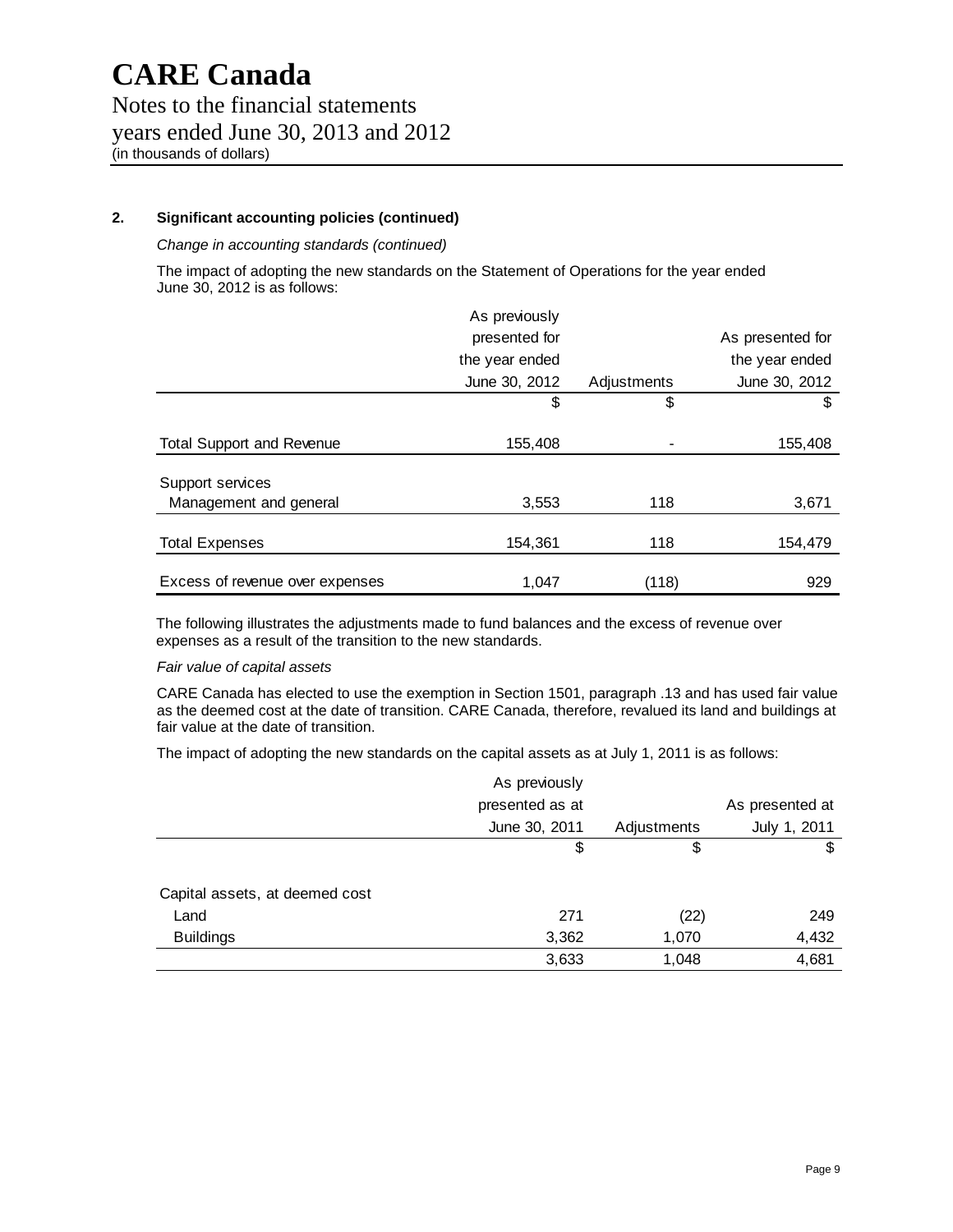#### **2. Significant accounting policies (continued)**

#### *Change in accounting standards (continued)*

The impact of adopting the new standards on the capital assets as at June 30, 2012 is as follows:

|                                | As previously   |             |                 |
|--------------------------------|-----------------|-------------|-----------------|
|                                | presented as at |             | As presented at |
|                                | June 30, 2012   | Adjustments | June 30, 2012   |
|                                | \$              | \$          |                 |
| Capital assets, at deemed cost |                 |             |                 |
| Land                           | 271             | (22)        | 249             |
| <b>Buildings</b>               | 3,218           | 952         | 4,170           |
|                                | 3,489           | 930         | 4.419           |

The adjustment of \$930 as at June 30, 2012 (\$1,048 as at July 1, 2011) to capital assets represents the increase in the fair value net of any past amortization. The adjustment of \$118 for the year ended June 30, 2012 in the statement of operations represents the additional amortization expense based on the new deemed cost.

#### *Basis of presentation*

These financial statements include the assets and liabilities of CARE Canada's Canadian operations and the seven (June 30, 2012-seven; July 1, 2011-six) overseas Country Offices (Chad, Cuba, Djibouti, Indonesia, Kenya, Zambia and Zimbabwe) for which it has responsibility, and the revenue and expenses for which CARE Canada and its seven overseas Country Offices enter into contracts with donors for the funding of projects.

#### *Fund accounting*

CARE Canada follows the restricted fund method of accounting for contributions. To ensure observance of limitations and restrictions placed on the use of resources available to CARE Canada, the accounts of CARE Canada are classified for reporting purposes into funds in accordance with activities or objectives specified by the donors or in accordance with the directives issued by the Board of Directors. Transfers between funds are recorded as approved by CARE Canada's Board of Directors.

The Annual Fund reports resources to be used for CARE Canada's program and administrative activities. This fund reports unrestricted resources and restricted contributions.

The Venture and Emergency Fund includes donations and contributions the use of which is restricted by the donors for:

- the Emergency Relief Rapid Response Program to be used as a vehicle to help at the very onset of a crisis; and
- the Pro-Poor Business Program to be used to effectively reduce poverty by utilizing market mechanisms and business enterprise functions designed to put more income into the hands of poor people.

#### *Revenue recognition*

#### Contributions:

Unrestricted contributions are recorded as revenue of the Annual Fund in the year received or receivable if the amount can be reasonably estimated and collection is reasonably assured.

Restricted contributions related to general operations are recognized as revenue in the Annual Fund in the year in which the related expenses are incurred.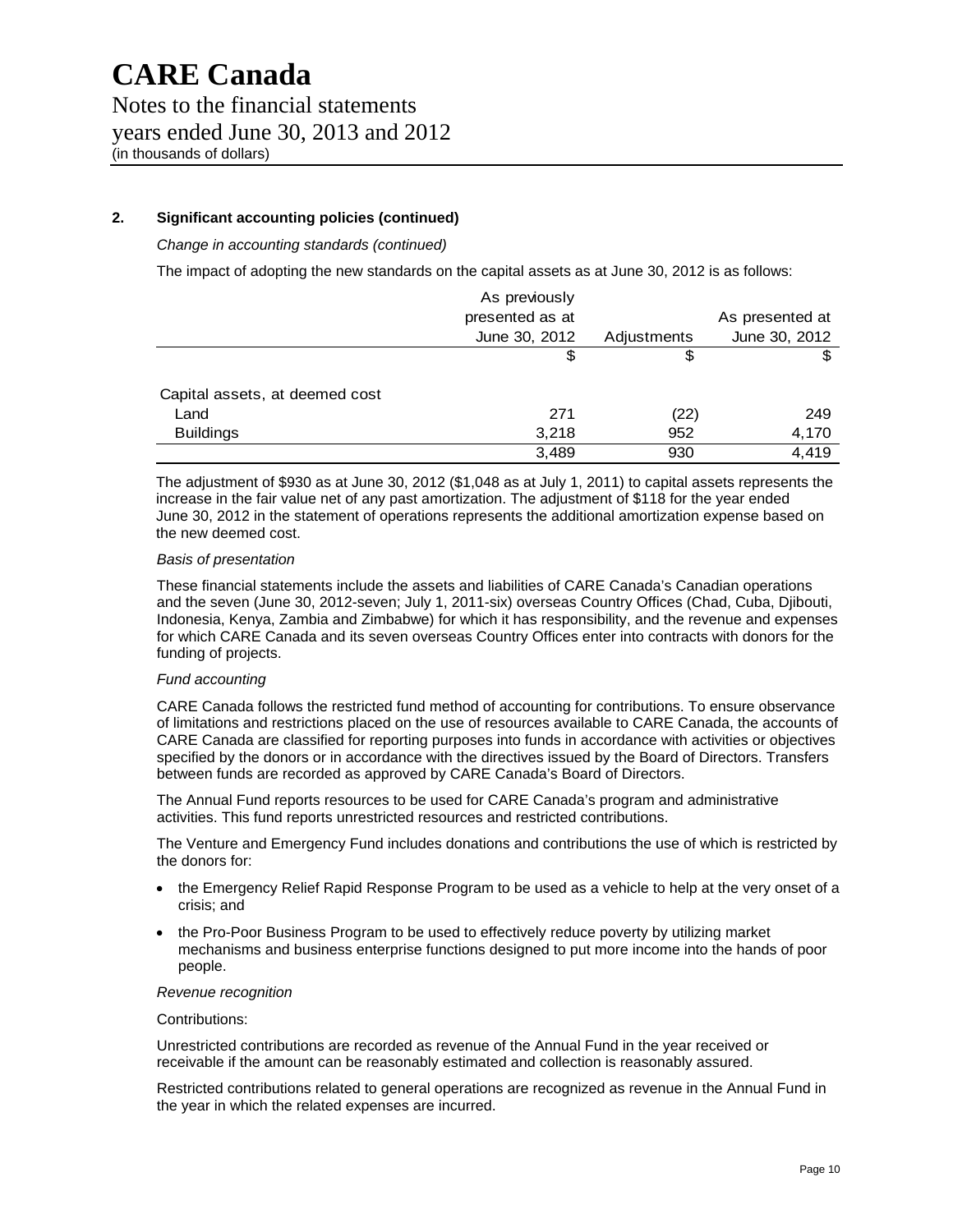Notes to the financial statements years ended June 30, 2013 and 2012 (in thousands of dollars)

#### **2. Significant accounting policies (continued)**

#### *Revenue recognition (continued)*

Contributions (continued):

Restricted contributions for the Venture and Emergency Fund are recognized as revenue in the year received or receivable if the amount can be reasonably estimated and collection is reasonably assured.

Investment income earned on the Venture and Emergency Fund is recognized as revenue in the Venture and Emergency Fund or the Annual Fund depending on the nature of any restrictions imposed by the donor. Other investment income is recognized as income of the Annual Fund when earned.

#### Canadian funded:

CARE Canada enters into contracts with the Canadian Government (Foreign Affairs, Trade and Development Canada ("DFATD"), formerly the Canadian International Development Agency) and other donors for the funding of projects in various countries. These funds are recorded as revenue of the Annual Fund as related expenses are incurred. Any indirect costs recovery, management fee or procurement fee that is applicable to CARE Canada is recorded as revenue of the Annual Fund in accordance with the terms in the individual contracts.

The portion of the contributions that relates to a future period is deferred and recognized as revenue of the Annual Fund in the period that the contributions are spent. Any contributions expended in excess of the contributions received from the donors are shown in the statement of financial position as contributions receivable from donors.

Contributions and donated services:

Contributions-in-kind received from multilateral donors, Government of Canada and other organizations are recorded as revenue and program activity expenses at fair value.

Wherever government and local communities in countries in which CARE Canada operates contribute labour services, transportation and storage facilities to various projects, the value of such contributions is not reflected in the financial statements because of the difficulty of measurement.

Similarly, contributions in kind by various media for public information and fundraising campaigns are not reflected in the financial statements because of the difficulty of measurement.

Donated capital assets are capitalized and amortized and contributions received towards the acquisition of capital assets are deferred and amortized to income on the same basis as the related depreciable capital assets are amortized.

#### *Expense allocation*

CARE Canada's expenses are recorded and reported by program and support services. The Organization incurs a number of general support expenses that are common to the administration of CARE Canada and its programs. General support expenses incurred in CARE Canada's Canadian operations are included under "Country Office Management", "International Programs", "Management and general" and "Fundraising, public and donor relations". There is no allocation of Canadian general support expenses to different program activities. General support expenses, such as budgeting, accounting, human resources, and information technology, incurred in CARE Canada's seven (2012 seven) overseas Country Offices are allocated to program activities. Personnel costs are allocated based on the percentage of relevant employees' time involved in supporting the program and other operating and general expenses are allocated on a proportionate basis relating to the function. Such allocations are reviewed, updated and applied on a prospective basis.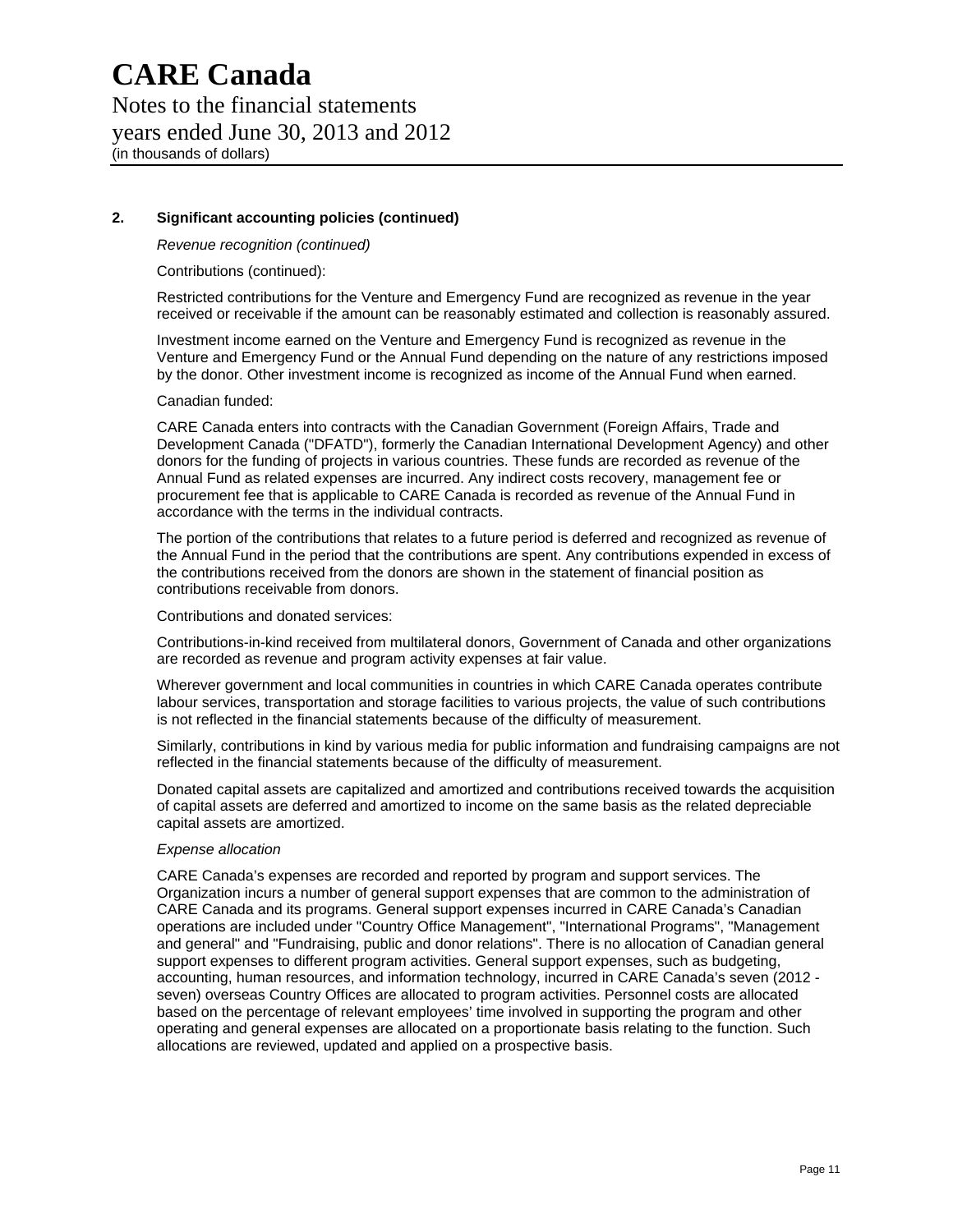Notes to the financial statements years ended June 30, 2013 and 2012 (in thousands of dollars)

#### **2. Significant accounting policies (continued)**

#### *Financial instruments*

CARE Canada's financial instruments consist of cash and cash equivalents, amounts receivable, contributions receivable from donors, investments, loans receivable, accounts payable and accrued liabilities, government remittances payable and long-term debt.

CARE Canada initially measures its financial assets and liabilities at fair value. They subsequently measure all its financial assets and liabilities at amortized cost except for cash and cash equivalents and investments which are measured at fair value.

#### *Cash and cash equivalents*

Cash and cash equivalents include internally restricted and unrestricted cash and cash equivalents that are readily convertible to a known amount of cash. In accordance with the Investment Policy approved by the Board of Directors, cash and cash equivalents are held in highly liquid investments which are readily convertible to a known amount of cash and are subject to an insignificant risk of change in value.

#### *Capital assets*

Capital assets acquired for direct use in donor-funded projects are expensed in the year of acquisition as CARE Canada is not entitled to ownership. Those that are not project-specific are capitalized and amortized over their estimated useful lives. Contributed capital assets are recorded at fair value at the date of contribution.

For internal use software, the acquisition costs of software licenses and associated consulting costs and the payroll costs of employees directly associated with implementation of the asset are capitalized. The costs of software maintenance, training and data conversion are expensed in the period incurred.

Amortization is provided on a straight-line basis over the estimated useful lives as follows:

| <b>Buildings</b>       | 10 and 40 years            |
|------------------------|----------------------------|
| Vehicles               | 3 years                    |
| Leasehold improvements | Over the term of the lease |
| Office equipment       | 5 years                    |
| Computer equipment     | 3 years                    |
| Computer software      | 1 to 3 years               |

Land is not amortized due to its infinite life.

#### *Impairment of long-lived assets*

Long-lived assets are tested for recoverability whenever events or changes in circumstances indicate that their carrying amount may not be recoverable. The amount of the impairment loss is determined as the excess of the carrying value of the asset over its fair value.

#### *Foreign currency translation*

Monetary assets and liabilities denominated in foreign currencies are translated into Canadian dollars at exchange rates in effect at the statement of financial position date. All other assets and liabilities are translated at their historical rate. Revenue and expense items are translated using average monthly rates. Any resulting foreign exchange gains or losses are disclosed separately in the Annual Fund.

#### *Use of estimates*

The preparation of financial statements in conformity with Canadian accounting standards for not-forprofit organizations requires management to make estimates and assumptions that affect the reported amounts of assets and liabilities and disclosures of contingent assets and liabilities at the date of the financial statements and the reported amounts of revenues and expenses during the period. Actual results could differ from those estimates. These estimates are reviewed annually and as adjustments become necessary, they are recognized in the financial statements in the period they become known.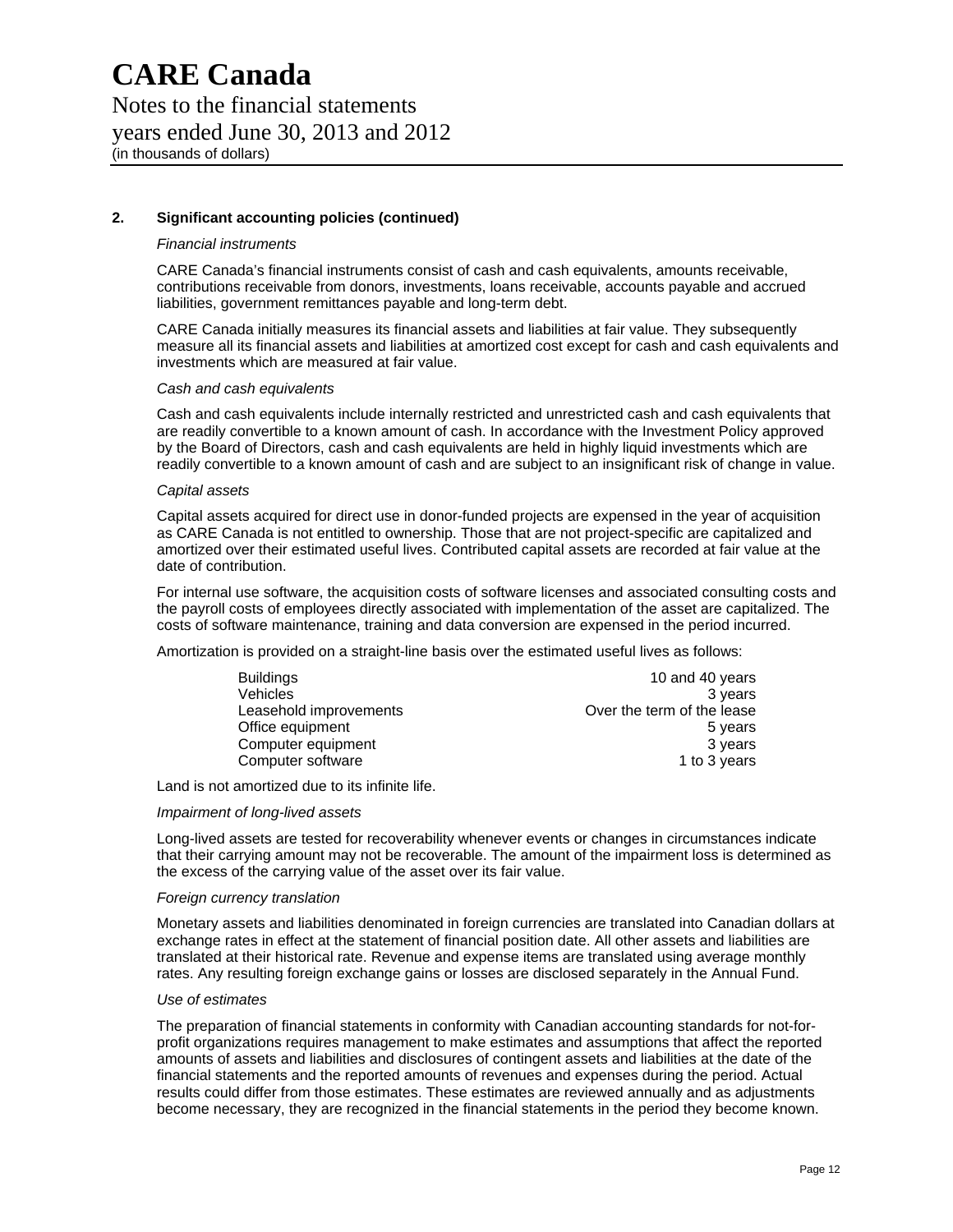Notes to the financial statements years ended June 30, 2013 and 2012 (in thousands of dollars)

#### **2. Significant accounting policies (continued)**

#### *Use of estimates (continued)*

Significant estimates include assumptions used in estimating the recoverability of project expenditures and the determination of the allowance for doubtful contributions receivable from donors, the useful life of capital assets, the fair value of the investments and the amount of accrued liabilities.

#### **3. Capital management**

CARE Canada's objectives in managing capital (fund balances) are:

- a) to ensure that sufficient financial resources are in place to deliver on the priorities set by the Board of Directors during its annual budget and business plan review;
- b) to safeguard the Entity's ability to continue as a charitable organization and meet the objectives of the different funds as described in Note 2;
- c) to maintain the Annual Fund unrestricted reserve to an equivalent of a minimum of six months of operating expenses; and
- d) to invest funds in financial instruments that conform to investment policy and which present a low risk for CARE Canada.

CARE Canada manages several funding agreements with external restrictions that specify the conditions for using these financial resources. CARE Canada has complied with the requirements respecting these restricted contributions. CARE Canada monitors its capital by reviewing various financial metrics, including cash flows and variances to forecasts and budgets.

Capital management objectives, policies and procedures are unchanged since the preceding year. CARE Canada has complied with all the capital requirements.

#### **4. Deferred contributions**

Short-term deferred contributions represent externally restricted contributions to fund program expenses of future periods.

|                                      | <b>June 30,</b> | June 30,  |
|--------------------------------------|-----------------|-----------|
|                                      | 2013            | 2012      |
|                                      | S               | \$        |
| Balance, beginning of year           |                 |           |
| Short-term deferred contributions    | 26,561          | 18,315    |
| Contributions receivable from donors | (6, 427)        | (3, 167)  |
|                                      | 20,134          | 15,148    |
| Amounts received during the year     |                 |           |
| Cash                                 | 87,814          | 104,090   |
| In-kind (Note 11)                    | 22,200          | 47,167    |
|                                      | 110,014         | 151,257   |
| Amounts recognized as revenue        | (112, 113)      | (146,271) |
|                                      | (2,099)         | 4,986     |
| Balance, end of year                 | 18,035          | 20,134    |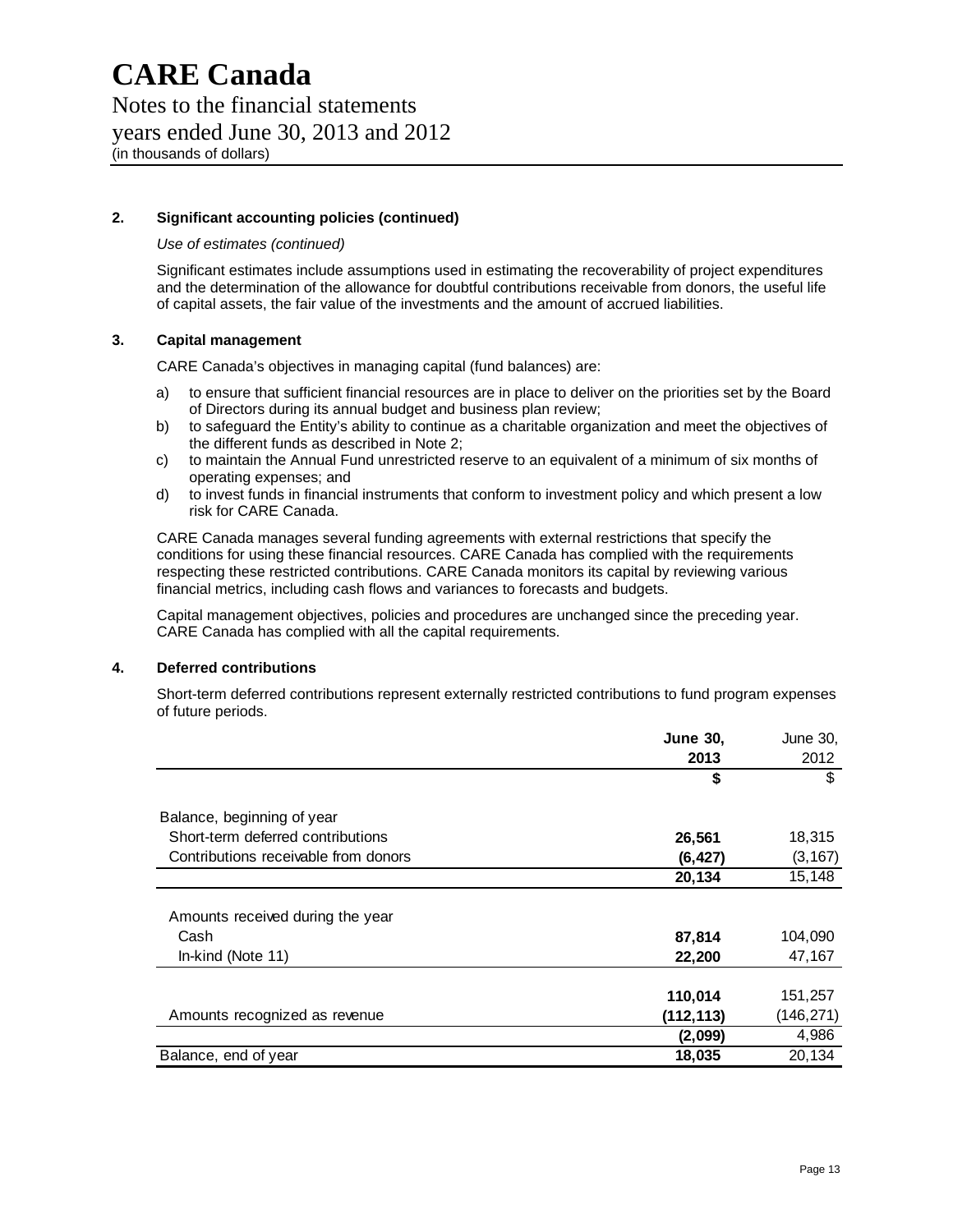Notes to the financial statements years ended June 30, 2013 and 2012 (in thousands of dollars)

#### **4. Deferred contributions (continued)**

|                                      | <b>June 30.</b> | June 30, | July 1,  |
|--------------------------------------|-----------------|----------|----------|
|                                      | 2013            | 2012     | 2011     |
|                                      |                 |          |          |
| Balance, end of year represented by: |                 |          |          |
| Short-term deferred contributions    | 22.669          | 26,561   | 18,315   |
| Contributions receivable from donors | (4,634)         | (6, 427) | (3, 167) |
|                                      | 18,035          | 20.134   | 15.148   |

Long-term deferred contributions of \$230 (June 30, 2012 - \$230 and July 1, 2011 - \$230) are represented by restricted investments in fixed income securities. The principal of \$230 must be maintained until 2031. The fair value of the restricted investments approximates the book value.

#### **5. Long-term investments**

|                                                            |      | <b>June 30,</b> |      | June 30, |      | July 1, |
|------------------------------------------------------------|------|-----------------|------|----------|------|---------|
|                                                            |      | 2013            |      | 2012     |      | 2011    |
|                                                            |      | Fair            |      | Fair     |      | Fair    |
|                                                            | Cost | value           | Cost | value    | Cost | value   |
|                                                            | \$   | \$              | \$   | \$       | \$   | \$      |
| Annual Fund Bonds<br>Venture and Emergency Fund            | 34   | 34              | 30   | 30       | 44   | 44      |
| Investment in MicroVest I, LP<br>Investment in MicroVest I |      | -               | 20   | 20       | 123  | 123     |
| Self-Liquidating Trust                                     | 13   | 13              |      |          |      |         |
| Investment in Edyficar                                     | 17   | 167             | 17   | 167      | 17   | 167     |
|                                                            | 64   | 214             | 67   | 217      | 184  | 334     |

Coupon rates on the bonds as at June 30, 2013 range between 2.22% and 10% and will mature between October 2014 and December 2014.

To enhance economic opportunity, deepen financial services and promote private sector and enterprise development, CARE Canada invests in pro-poor businesses and micro-finance investments in developing countries. The objective of these investments is to increase access to financial services in underserved communities and promote entrepreneurship and sustainable economic development.

In this regard, CARE Canada has invested in Edyficar that provides micro-finance services in Peru. Edyficar is a profit-making financial entity. CARE Canada holds a minority, non-controlling interest in Edyficar. CARE Canada had also invested in MicroVest I, LP Fund - an investment fund that places investments in microfinance institutions in developing countries. This investment was sold during 2012. As part of the sale agreement, residual accumulated income was retained in the newly formed Microvest I Self-Liquidating Trust. These funds will be returned to CARE Canada over a three-year period.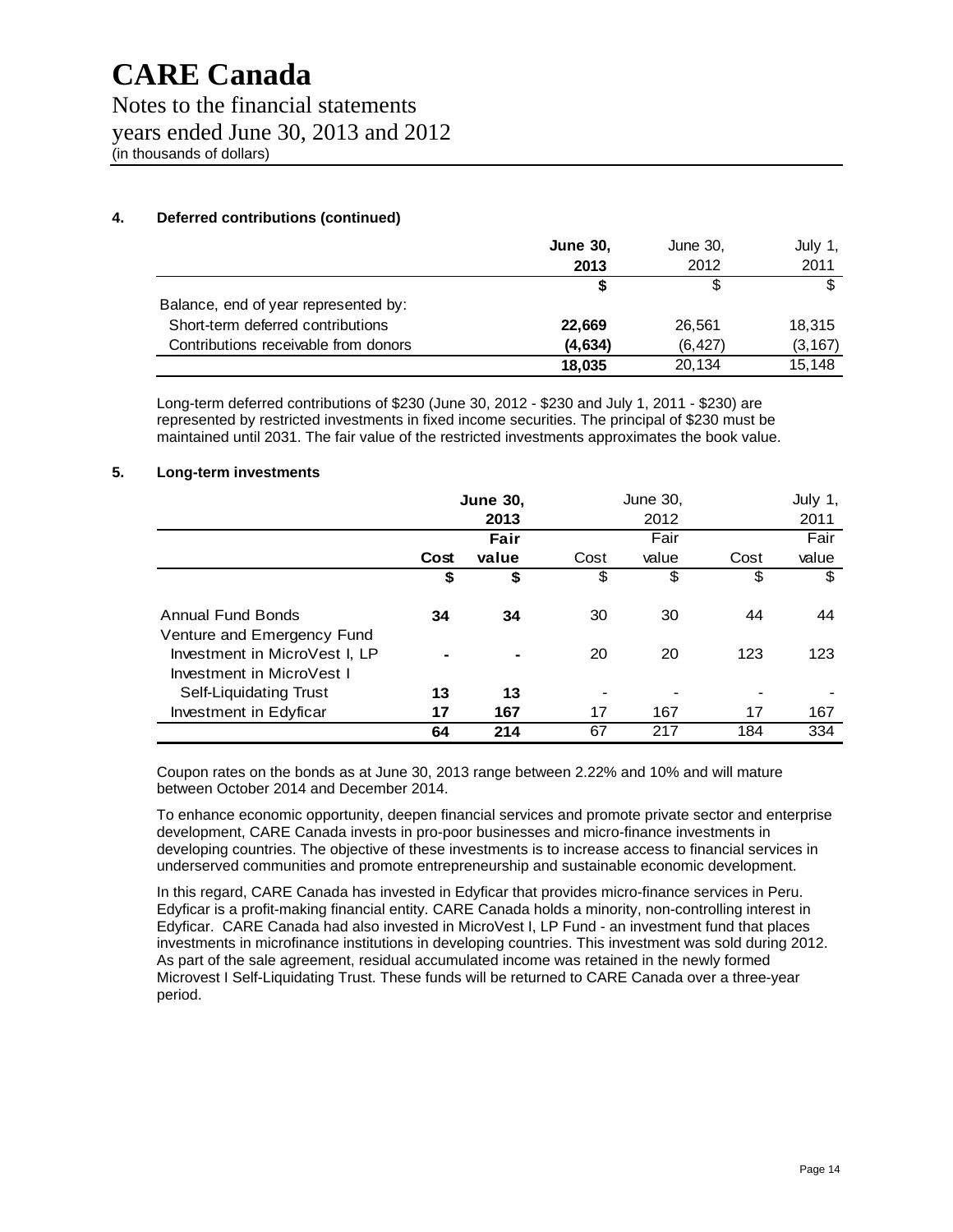Notes to the financial statements years ended June 30, 2013 and 2012 (in thousands of dollars)

#### **6. Capital assets**

|                     |        |                    | <b>June 30,</b> | June 30, | July 1,  |
|---------------------|--------|--------------------|-----------------|----------|----------|
|                     |        |                    | 2013            | 2012     | 2011     |
|                     |        | <b>Accumulated</b> | Net book        | Net book | Net book |
|                     | Cost   | amortization       | value           | value    | value    |
|                     | \$     | \$                 | \$              | \$       | \$       |
|                     |        |                    |                 |          |          |
| Land                | 249    |                    | 249             | 249      | 249      |
| <b>Buildings</b>    | 4,432  | 524                | 3,908           | 4,170    | 4,432    |
| <b>Vehicles</b>     | 1,069  | 832                | 237             | 193      | 43       |
| Leasehold           |        |                    |                 |          |          |
| <i>improvements</i> | 81     | 73                 | 8               | 12       | 8        |
| Office equipment    | 449    | 375                | 74              | 69       | 22       |
| Computer equipment  | 566    | 410                | 156             | 154      | 75       |
| Computer software   | 3,564  | 3,005              | 559             | 2,311    |          |
|                     | 10,410 | 5,219              | 5,191           | 7,158    | 4.829    |

Cost and accumulated amortization as at June 30, 2012 amounted to \$10,249 and \$3,091, respectively (July 1, 2011 of \$7,086 and \$2,257, respectively).

#### **7. Long-term debt**

|                                                                                                                                                                                                                                                                            | <b>June 30.</b><br>2013 | June 30,<br>2012 | July 1,<br>2011 |
|----------------------------------------------------------------------------------------------------------------------------------------------------------------------------------------------------------------------------------------------------------------------------|-------------------------|------------------|-----------------|
|                                                                                                                                                                                                                                                                            | \$                      | \$               |                 |
| Mortgage payable in monthly installments of \$22,<br>including principal and interest at an annual rate<br>of 5.35%, secured by land and a building with a<br>net book value of \$3,644 (June 30, 2012 - \$3,757;<br>July 1, 2011 - \$3,870), renewable in October<br>2013 | 1.219                   | 1.411            | 1,595           |
| Less current portion                                                                                                                                                                                                                                                       | (203)                   | (192)            | (184)           |
|                                                                                                                                                                                                                                                                            | 1.016                   | 1.219            | 1.411           |

Estimated principal repayments over the next five years based on current terms and conditions are as follows:

| 2014 | 203 |
|------|-----|
| 2015 | 214 |
| 2016 | 226 |
| 2017 | 239 |
| 2018 | 337 |
|      |     |

\$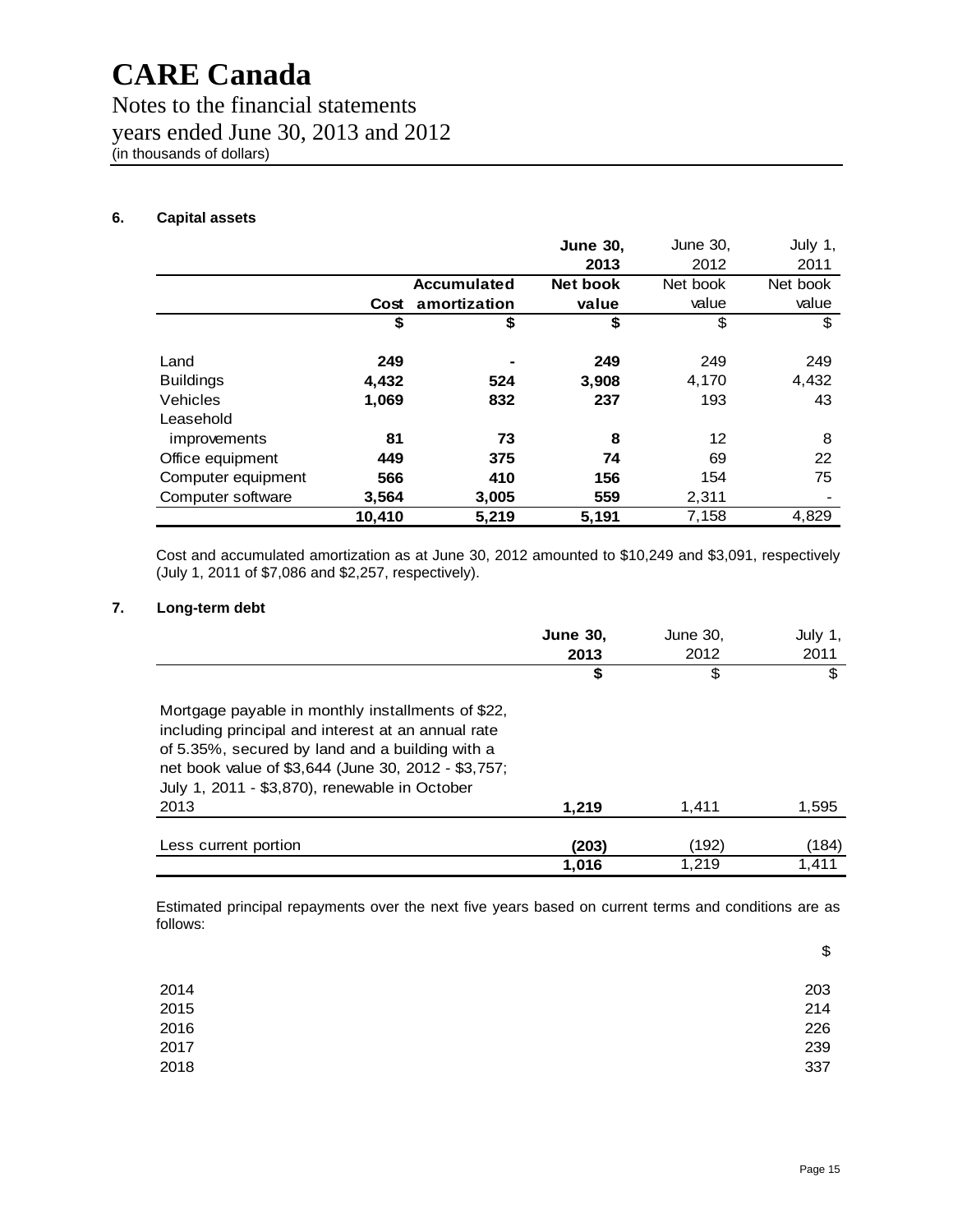#### **7. Long-term debt (continued)**

The fair value of the mortgage approximates the book value. On October 1, 2013, CARE Canada negotiated the renewal of its mortgage payable in monthly installments of \$21 for a period of 60 months, including principal and interest at an annual rate of 3.80%.

#### **8. Deferred contributions related to capital assets**

Deferred contributions related to capital assets represent the unamortized amount of donations and grants received and used for the purchase of capital assets. The changes in the deferred contributions balance for the year are as follows:

|                                                                                              | <b>June 30.</b> | June 30, |
|----------------------------------------------------------------------------------------------|-----------------|----------|
|                                                                                              | 2013            | 2012     |
|                                                                                              | \$              | \$       |
| Balance, beginning of year                                                                   | 2,388           | 203      |
| Donations and grants received and used for the purchase of<br>capital assets during the year | ۰               | 2,688    |
| Amount amortized to revenue                                                                  | (1, 811)        | (503)    |
| Balance, end of year                                                                         | 577             | 2,388    |

#### **9. Invested in capital assets**

|                                                                  | <b>June 30.</b> | <b>June 30,</b> |
|------------------------------------------------------------------|-----------------|-----------------|
|                                                                  | 2013            | 2012            |
|                                                                  | \$              | \$.             |
| Balance, beginning of year                                       | 3,358           | 3,031           |
| Acquisitions                                                     | 280             | 3,163           |
| Deferred contributions related to capital assets                 |                 | (2,688)         |
| Amortization of capital assets                                   | (2, 247)        | (835)           |
| Amortization of deferred contributions related to capital assets | 1,811           | 503             |
| Repayment of long-term debt                                      | 192             | 184             |
| Balance, end of year                                             | 3,394           | 3,358           |

#### **10. Internally restricted funds**

The internally restricted funds represent amounts designated by the Board of Directors to be used to fund program investments in the form of match funding to enhance donor funded projects and/or capital investments to support the implementation of programs. In 2012, the Board approved a transfer of \$1,000 as internally restricted funds.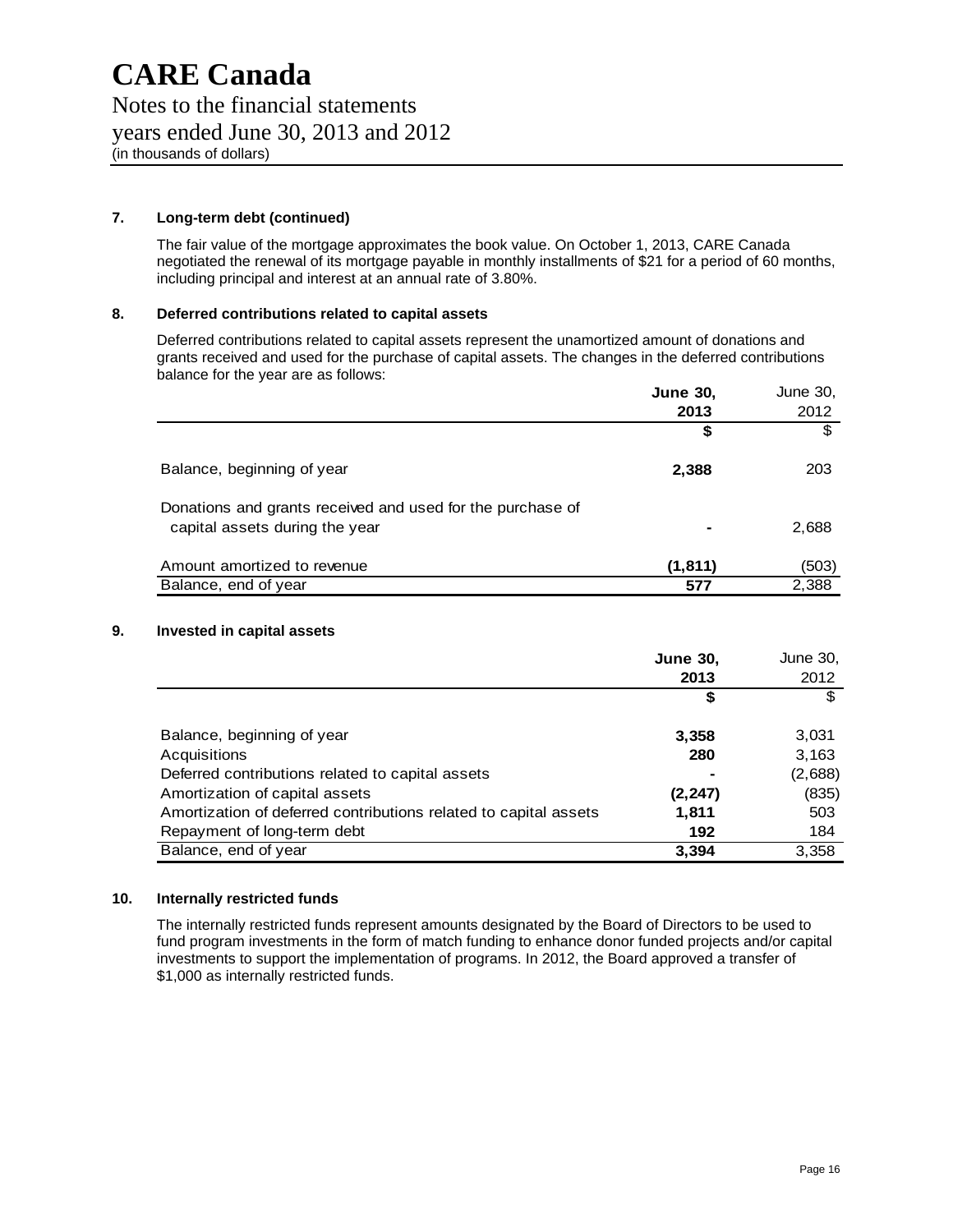#### **11. Contributions-in-kind**

Contributions-in-kind received from multilateral donors, Government of Canada and other organizations are recorded as revenue and program activity expenses at fair value. Contributions-in-kind included in revenue and program activity expenses are the following:

|          | 2013           | 2012   |
|----------|----------------|--------|
|          | \$             | \$     |
| Zimbabwe | 875            | 3,216  |
| Kenya    | 21,269         | 43,729 |
| Zambia   | $\blacksquare$ | 190    |
| Djibouti | 56             | -      |
| Pakistan | $\blacksquare$ | 32     |
|          | 22,200         | 47,167 |

#### **12. Interest and investment income**

|                                              | 2013 | 2012 |
|----------------------------------------------|------|------|
|                                              |      |      |
| Annual Fund - Interest income                | 191  | 213  |
| Venture and Emergency Fund - Interest income |      |      |
| Venture and Emergency Fund - Dividend income | 25   | 310  |
|                                              | 217  | 524  |

#### **13. Pension plan**

The pension plan for employees of CARE Canada (the "Plan") is a defined contribution plan covering all employees of CARE Canada who meet eligibility requirements as specified in the Plan Agreement. CARE Canada is required to contribute 5% of the employee's gross earnings for all members. CARE Canada contributed \$245 (2012 - \$259) during the year. Pension benefits are recorded as an expense in the period incurred.

#### **14. Controlled entity**

CARE Canada established the CEP Investment Trust in 2007 and provided the Trust with long-term loans to facilitate investments in Pro-Poor businesses in the Third World. CARE Canada is the sole beneficiary of CEP Investment Trust. The CEP Investment Trust financial statements have not been consolidated with CARE Canada's financial statements. The CEP Investment Trust has a December 31 year-end.

CARE Canada has committed to provide funds to CEP Investment Trust to fund certain investment activities. The loan is unsecured and without any established term of repayment. The fair value of the loans receivable is approximately \$238 (June 30, 2012 - \$158 and July 1, 2011 - \$550).

As at December 31, 2012, CEP Investment Trust had total assets of \$448 (2011 - \$448), total liabilities of \$203 (2011 - \$197) and a capital surplus \$245 (2011 - \$251). Total revenues in 2012 were \$2 (2011 - \$582) and expenses were \$7 (2011 - \$10). The CEP Investment Trust made a capital distribution of \$NIL to CARE Canada in 2012 (2011 - \$310).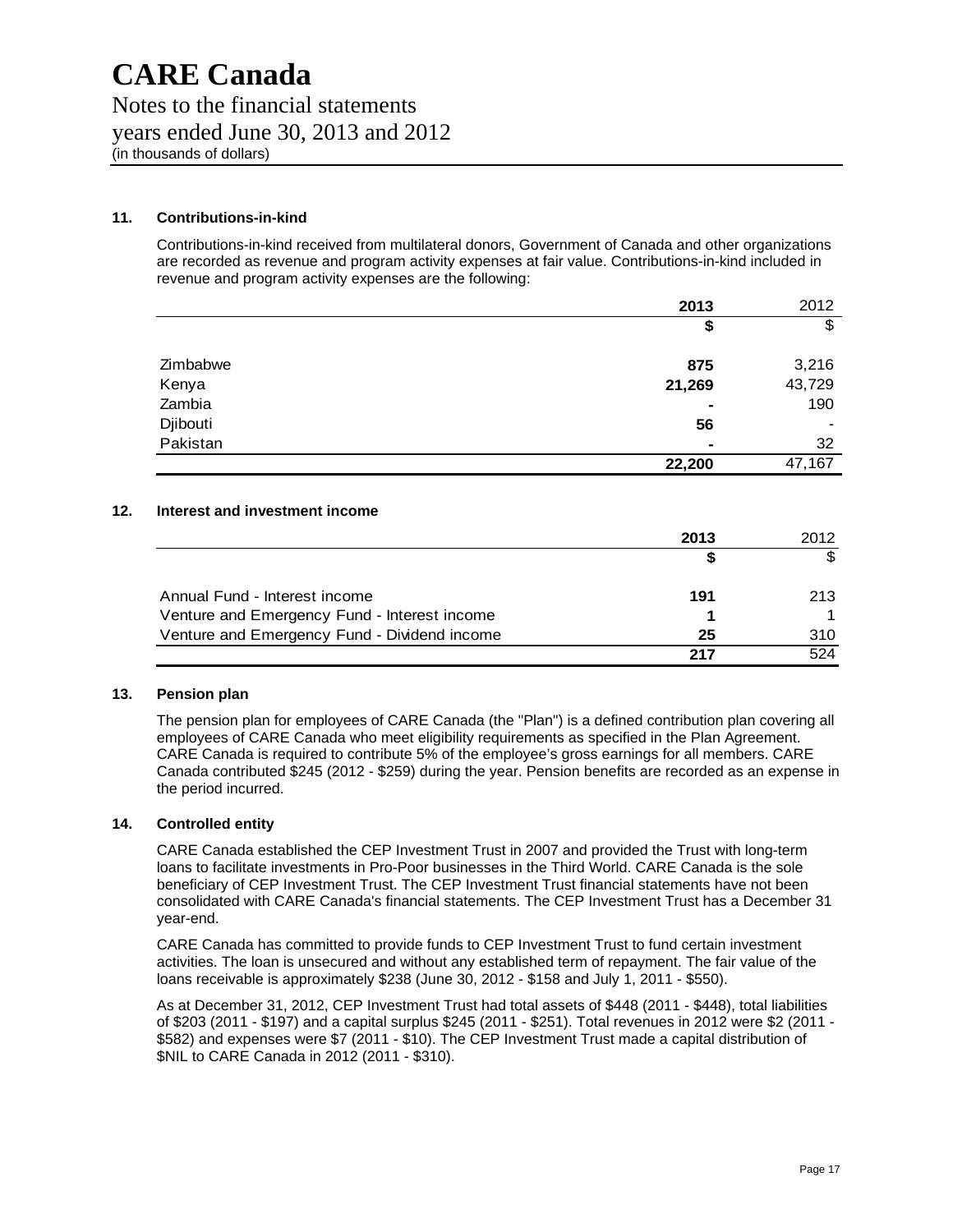#### **15. Commitments and contingent liabilities**

#### *Leases*

CARE Canada is committed to payments under operating leases in Country Offices and in Canada with lease expiry dates ranging from 2014 to 2017. Minimum annual payments for the next four years are as follows:

|      | \$             |
|------|----------------|
| 2014 | 533            |
| 2015 | 148            |
| 2016 | 74             |
| 2017 | $\overline{4}$ |
|      | 759            |

#### *Legal actions*

In the ordinary course of business, CARE Canada becomes involved in various legal actions. While the ultimate effect of such actions cannot be ascertained at this time, management believes that their resolution will not have a material adverse effect on the financial statements.

#### *Credit facility*

An unsecured line of credit of \$2,000 renewable on an annual basis is available for use by CARE Canada. Advances under the line of credit bear interest at the bank's prime rate and are repayable on demand. As at June 30, 2013, there was no outstanding balance (June 30, 2012 - \$NIL; July 1, 2011 - \$NIL).

#### **16. Guarantees**

As stated in Note 2, the contributions from DFATD and other contributions are subject to restrictions as to the use of the funds. CARE Canada's accounting records, as well as those of member institutions subcontracted to execute the projects, are subject to audit by DFATD and other funding agencies to identify instances, if any, in which the amounts charged to projects have not complied with the agreed terms and conditions, and which, therefore, would be refundable to the funding agency. Adjustments to the financial statements as a result of these audits, if any, will be recorded in the period in which they become known.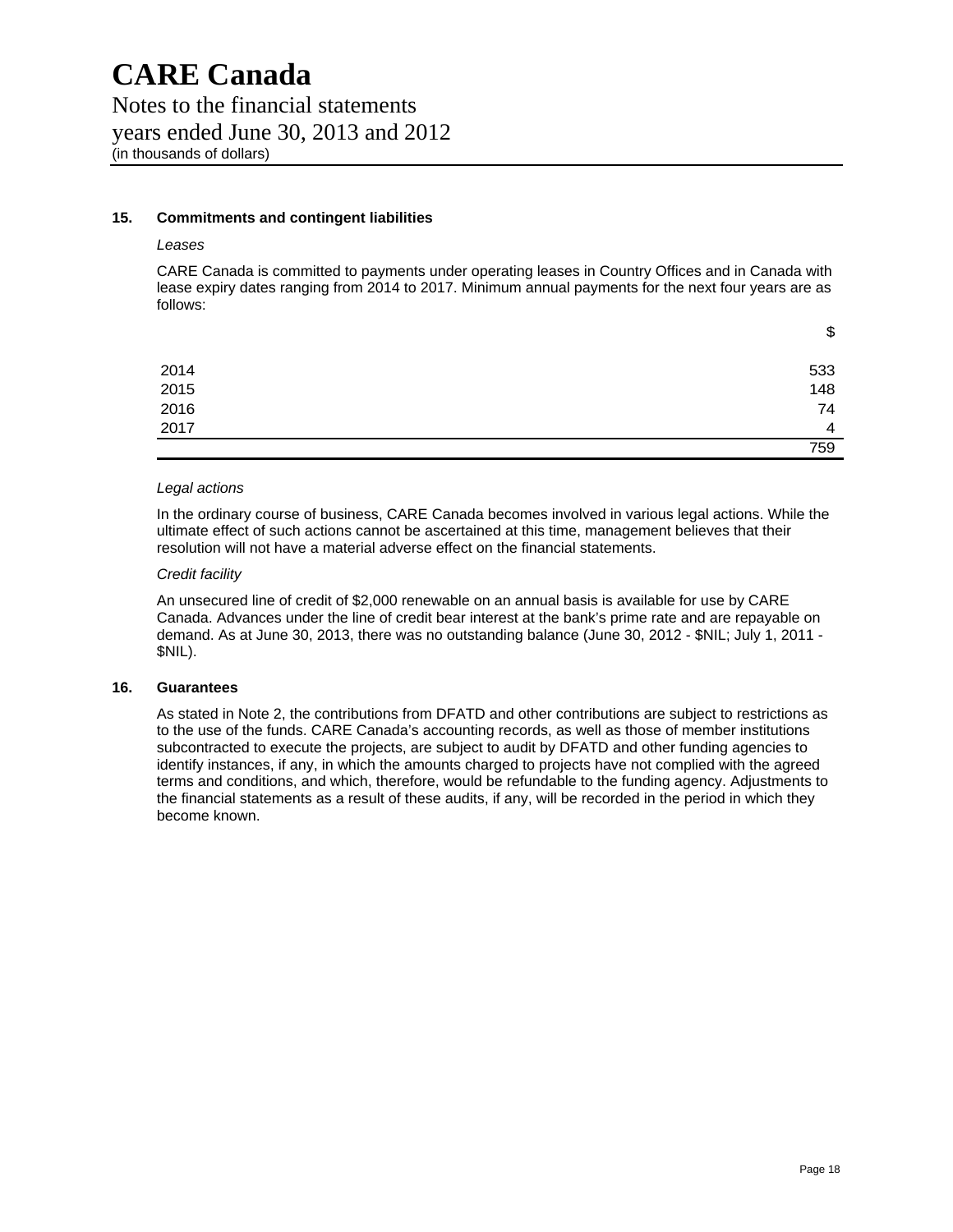#### **17. Allocation of expenses**

A portion of program activities are related to administration costs incurred in CARE Canada's seven (2012 - seven) overseas Country Offices (Chad, Cuba, Djibouti, Indonesia, Kenya, Zambia and Zimbabwe). These costs have been allocated as follows:

|                                         | 2013  | 2012  |
|-----------------------------------------|-------|-------|
|                                         | \$    | \$    |
| Allocated to:                           |       |       |
| Program activities                      |       |       |
| Humanitarian and Emergency              |       |       |
| Assistance                              | 2,663 | 2,786 |
| <b>Environment and Natural Resource</b> |       |       |
| Management                              | 604   | 691   |
| Health and HIV                          | 2,175 | 2,406 |
| Multi-Sectoral Integrated Programs      | 571   | 933   |
| <b>Enterprise Development</b>           | 1,294 | 964   |
|                                         | 7,307 | 7,780 |
|                                         |       |       |
| <b>Allocated from:</b>                  |       |       |
| $C$ unnort                              |       |       |

| oupport        |       |     |
|----------------|-------|-----|
| Administration | 7.307 | 780 |
|                |       |     |

#### **18. Financial instruments**

#### *Fair values*

The carrying values of amounts receivable, contributions receivable from donors, accounts payable and accrued liabilities and government remittances payable approximate their fair value due to the relatively short periods to maturity of the instruments.

Refer to Notes 4, 5, 7 and 14 for fair values related to CARE Canada's other financial instruments.

#### *Investment risk*

CARE Canada's Board of Directors has approved an Investment Policy that provides the guidelines for managing investments of the organization. The overall objective of CARE Canada's investment program is to allocate the assets of CARE Canada in order to support the strategic and operational objectives of the organization.

#### *Foreign exchange risk*

CARE Canada operates internationally, giving rise to significant exposure to market risks from changes in interest rates and foreign exchange rates. CARE Canada does not use derivatives to hedge its foreign exchange risk but relies on prudent cash management practices to minimize exposure to foreign exchange risk.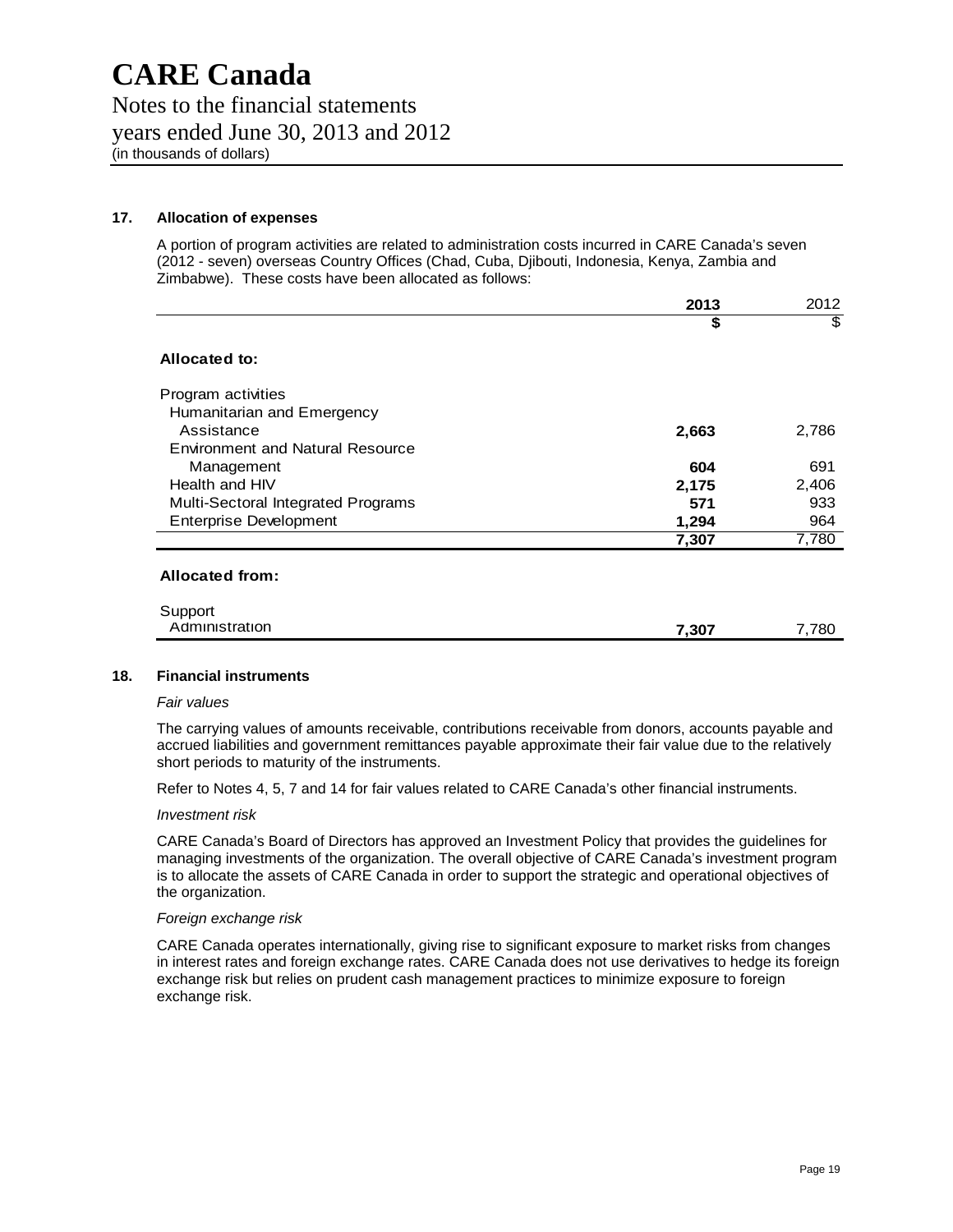#### **18. Financial instruments (continued)**

*Foreign exchange risk (continued)* 

Amounts denominated in foreign currencies are as follows:

|                              |                 | <b>June 30,</b> |          | June 30,    |          | July 1,            |
|------------------------------|-----------------|-----------------|----------|-------------|----------|--------------------|
|                              |                 | 2013            |          | 2012        |          | 2011               |
|                              | <b>Monetary</b> | <b>Monetary</b> | Monetary | Monetary    | Monetary | Monetary           |
|                              | assets          | liabilities     | assets   | liabilities | assets   | <b>liabilities</b> |
|                              | \$              | \$              | \$       | \$          | \$       | \$                 |
|                              |                 |                 |          |             |          |                    |
| Country Offices              |                 |                 |          |             |          |                    |
| <b>United States Dollars</b> | 6,027           | 6,405           | 10,803   | 11,334      | 5,720    | 8,039              |
| Euros                        | 2,123           | 1,045           | 2,472    | 1,103       | 2,826    | 1,144              |
| Chad XAF                     | 301             | 377             | 1,146    | 849         | 731      | 421                |
| Cuban Pesos                  | 19              |                 | 5        |             | 32       |                    |
| Djiboutian Francs            | 594             | 25              | 205      | 87          |          |                    |
| Indonesian Rupiah            | 1,308           | 2,174           | 1,513    | 2,345       | 1,613    | 2,418              |
| Kenyan Shilling              | 972             | 1,617           | 1,919    | 3,676       | 2,112    | 1,775              |
| Zambia Kwacha                | 585             | 1,361           | 317      | 891         | 963      | 1,042              |
|                              | 11,929          | 13,004          | 18,380   | 20,285      | 13,997   | 14,839             |
| Headquarters                 |                 |                 |          |             |          |                    |
| <b>United States Dollars</b> | 5,130           | 637             | 4,109    | 1,783       | 1,439    | 1,845              |
| Euros                        | 231             | 255             | 108      |             | 270      |                    |
|                              | 17,290          | 13,896          | 22,597   | 22,068      | 15,706   | 16,684             |

Monetary assets include cash and cash equivalents, amounts receivable and contributions receivable from donors. Monetary liabilities include accounts payable and accrued liabilities and deferred contributions.

#### *Credit risk*

Credit risk arises from the potential that one party to a financial instrument will fail to discharge an obligation and cause the other party to incur a financial loss.

The maximum credit exposure of CARE Canada is represented by the fair value of the investments and all receivables as presented in the statement of financial position.

#### *Interest rate risk*

Interest rate risk refers to adverse consequences of interest rate changes on CARE Canada cash flows, financial position, investment income and interest expenses. CARE Canada's mortgage and fixed income investments are exposed to interest rate changes. The impact of adverse changes in rates is not considered material.

#### **19. Tax receipted donations**

CARE Canada is a member of Imagine Canada and has adopted the Ethical Fundraising and Financial Accountability Code (the "Code"). The Code requires disclosure of donations that are receipted for income tax purposes. During the year, CARE Canada issued donation receipts for income tax purposes in the amount of \$4,490 (2012 - \$6,027).